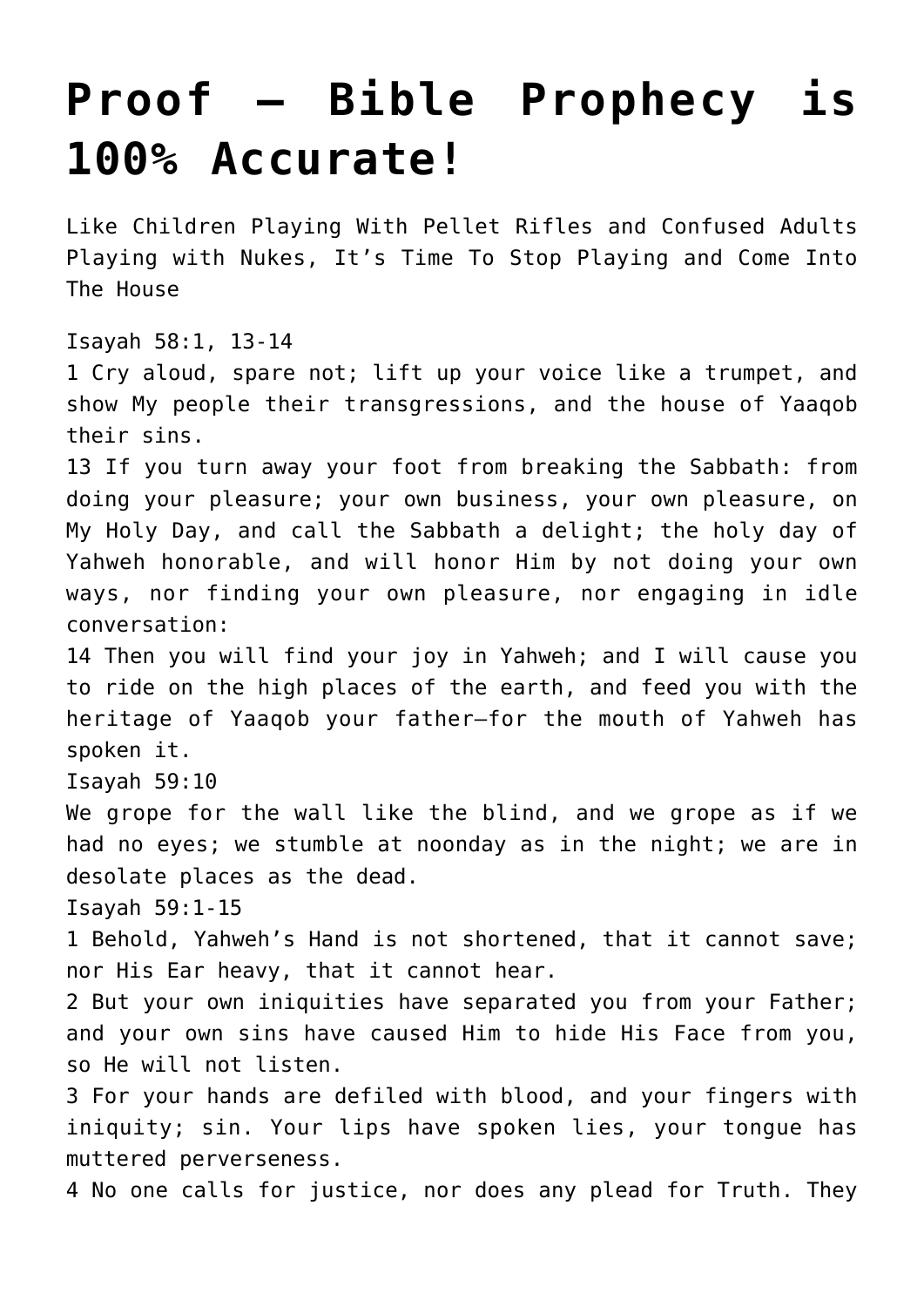trust in vanity; confusion, and speak lies; scriptural untruths. They conceive mischief; trouble, and give birth to evil; sin.

5 They hatch vipers' eggs, and weave the spiders' web; he who eats their eggs dies, and when one is broken a viper bursts out.

6 Their webs will not serve as clothing, nor will they cover themselves with what they make; their works are works of iniquity, and the act of violence is in their hands.

7 Their feet run to evil, and they make haste to shed innocent blood; their thoughts are thoughts of iniquity; wasting and destruction are in their paths.

8 They do not know the way of peace, and there is no judgment in their goings: they have made themselves crooked paths; whoever walks on them will not know peace.

9 Therefore justice is far from us, nor does righteousness overtake us. We wait for light, but only see obscurity; for brightness, but we walk in darkness.

10 We grope for the wall like the blind, and we grope as if we had no eyes; we stumble at noonday as in the night; we are in desolate places as the dead.

11 We groan like bears, all of us; we moan mournfully like doves; we look for justice, but there is none—for salvation, but it is far from us.

12 For our transgressions are multiplied before You, and our sins testify against us; for our transgressions are with us, and as for our iniquities, we know them—

13 In transgressing and lying against Yahweh, and turning away from following our Father, speaking oppression and rebellion, conceiving and uttering from the mind words of falsehood:

14 So judgment is driven backwards, and justice stands afar off, for truth is fallen in the street, and equity cannot enter.

15 Yes, Truth; the Laws, is suppressed; and he who departs from evil; upholds the Laws, is accounted as mad; makes himself a prey! Yahweh saw this, and it displeased Him that there was no justice.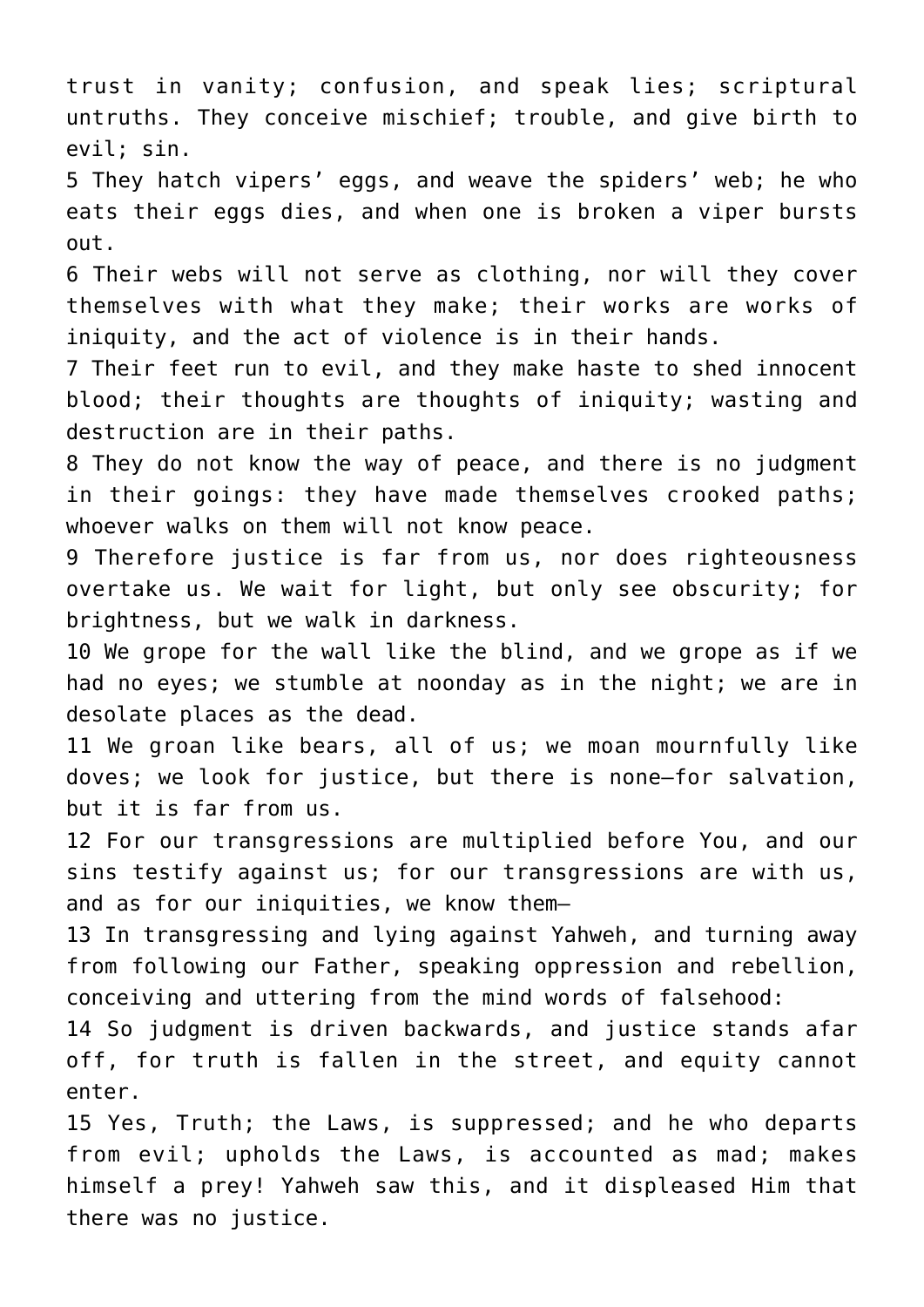There are all kinds of conjectures and projections as to why or even if Muslims are attacking the U.S. and other nations. The same holds true as to which nations are supporting what they call terrorists and which nations are actually fighting them. There are also many conjectures about the agency behind the wars, and projections as to who will win or if there could possibly be a winner. And still there are projections on will the wars turn nuclear and what will be the outcome of nuclear war among the nations that have involved themselves in this adult game. Many nations are becoming involved by the agency leading the game.

So, Who is Leading the Game?

Pope Francis calls Paris attacks piece of a 'piecemeal World War TTT'

By Kellan Howell – The Washington Times Saturday, November 14, 2015

Pope Francis lamented a string of deadly terrorist attacks in Paris on Friday night, calling them a "piece" of a "piecemeal World War III."

"War is madness," the pope said at a memorial to 100,000 Italian soldiers at Redipuglia cemetery near Slovenia, BBC News reported.

"Even today, after the second failure of another world war, perhaps one can speak of a third war, one fought piecemeal, with crimes, massacres, destruction," he said.

French President Francoise Hollande on Saturday blamed the Islamic State terrorist group for the attacks that left 127 dead and scores injured.

He called the wave of bombing and shooting attacks in and around Paris an "act of war committed by a terrorist arm, the Islamic State group, a jihadist army, against France, against the values that we defend everywhere in the world, against what we are: A free country that means something to the whole planet."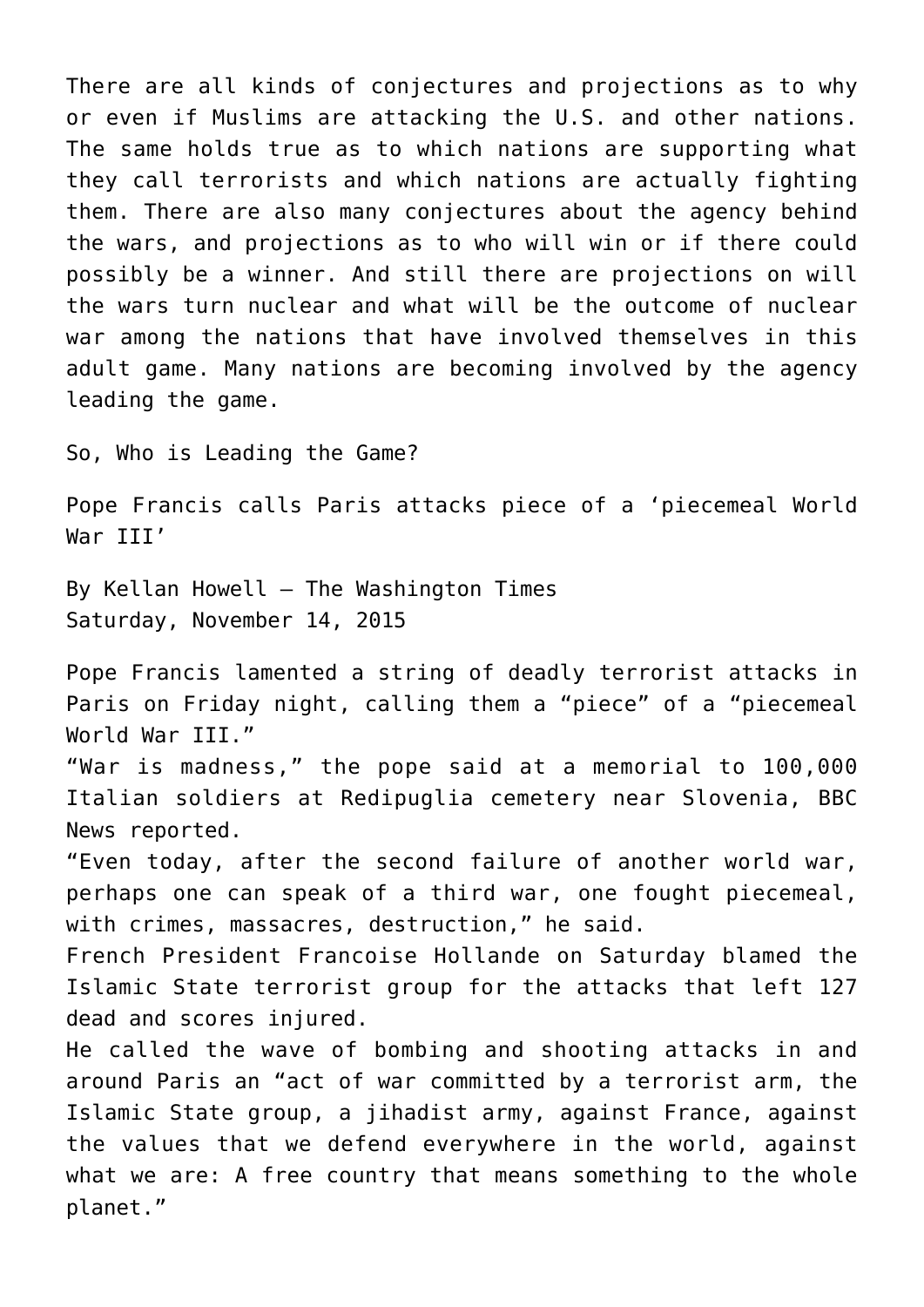French police don't hesitate to use broad new emergency powers

Alexandra Zavis . Contact Reporter

The national state of emergency declared by French President Francois Hollande within hours of the Nov. 13 bloodbath gave the security services broad powers to go after suspected extremists. Across the nation, police have been breaking down doors, interrogating residents, detaining suspects or placing them under house arrest — all without a warrant or orders from a judge.

A week after the attacks, the French Parliament voted to expand the emergency powers granted under a 1955 law — enacted during France's war in Algeria — and extend the state of emergency for three months. The new regulations make it easier for the authorities to shut down mosques, community associations and websites deemed to pose a threat to public order. At least three mosques accused of "preaching hate" have been closed since last week.

The aggressive moves are seen as an attempt by the country's leaders to regain the trust of a shocked and frightened public after two major terrorist strikes in less than a year. But some human rights groups worry that the measures endanger the country's cherished civil liberties and could further alienate Muslim communities that have long felt isolated and aggrieved. Since the November attacks, more than 2,200 raids have been

carried out, more than 230 people detained and 350 placed under house arrest, according to figures released this week.

Under the emergency rules, police no longer need hard evidence that a suspect is involved in terrorism activities to carry out searches or detain the person. As of Wednesday, 13 people had filed complaints challenging the legality of their house arrest, all of which were rejected, said French Interior Minister Bernard Cazeneuve.

Cazeneuve defended the emergency measures in an address Wednesday, saying they had led to 346 legal cases. In 15 days, police had recovered 334 weapons, a third of the number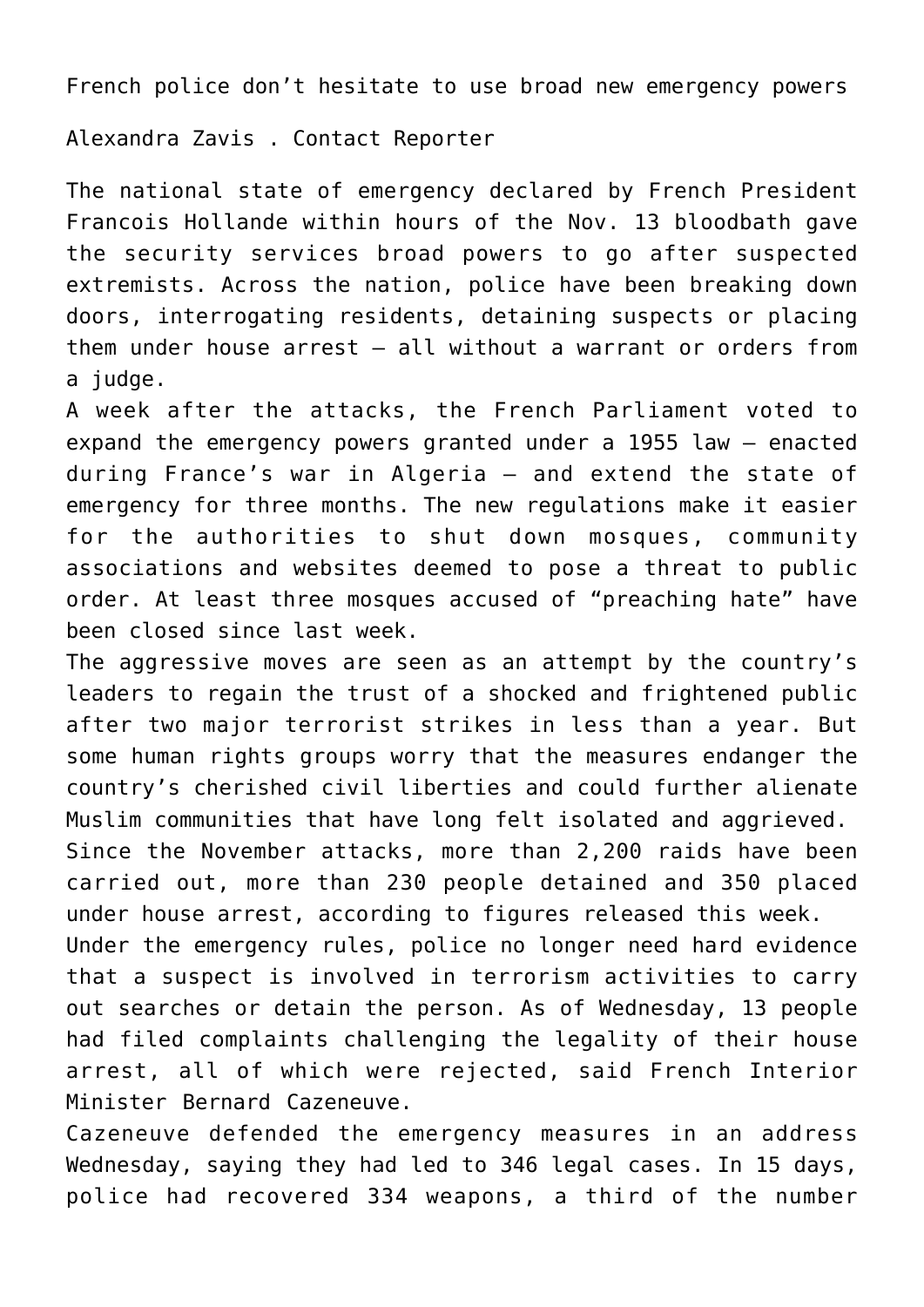recovered last year, he said. "It is terrorism that threatens liberties today," Cazeneuve said, "not the state of emergency."

Secret US Attack, Cited by Putin Part of Pentagon BioWarfare Plan (UPDATED)

By Gordon Duff, Senior Editor on October 18, 2015 US Plan to Spread Cholera Across Syria and Turkey May be Failing By Gordon Duff, Senior Editor Update: America has launched a second attack on the Aleppo power plants

They say an animal is most dangerous when cornered Last week two American F-16s attacked the city of Aleppo in Syria, a city of 2.5 million people, one of the oldest inhabited cities on earth. Russia's President Putin called the attack "strange" and questioned America's motives. In the aftermath of the attack, the reasoning behind the seemingly bizarre assault has become clear, America is trying to bring down the Assad government using germ warfare.

Syria's natural water supply, the Euphrates River, carries cholera of course, but also dozens of waterborne illnesses totally resistant to antibiotics where even the best palliative care is unlikely to guarantee a favorable outcome.

The current attack, coinciding with both the refugee crisis in Europe and the large scale military operations that are cleansing Aleppo Province of coalition backed "moderate terrorists," is in all probability what brought the Pentagon to the point of taking out Aleppo's water purification facilities. America's goal was to start a cholera epidemic in one of the largest cities in the Middle East, driving tens of thousands of refugees into the middle of a massive military operation against terror groups the Pentagon has been playing with for some time.

Thus far, however, the Pentagon plan has been a failure. Were it more successful, up to 100,000 refugees may have fled into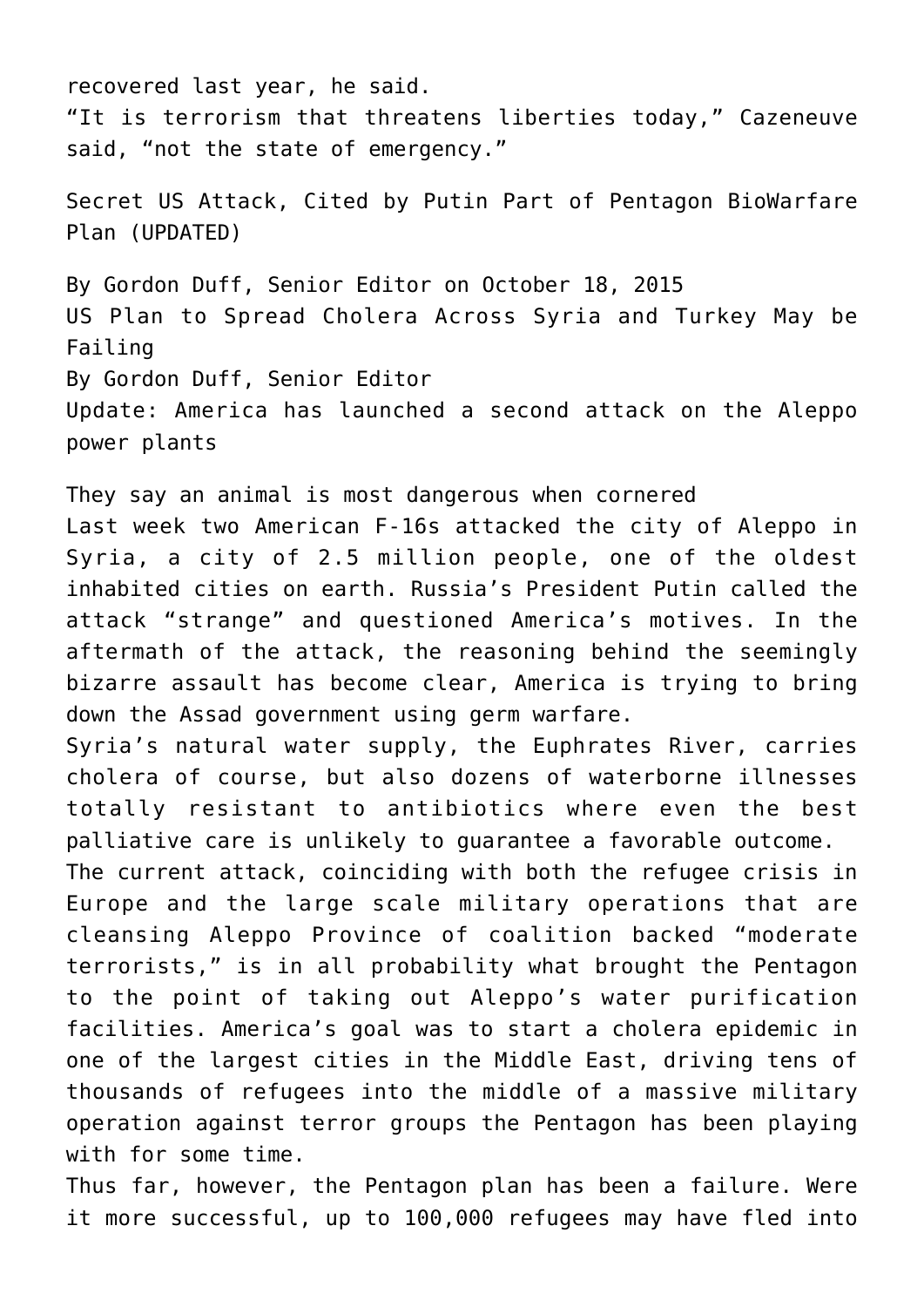Hatay Province, Turkey, infecting up to a million more there in a region clogged with refugees.

You see, cholera is a "gift that keeps on giving," a massively infectious disease. A dozen cholera patients can overburden any clinic or even regional hospital. A dozen cholera carriers can, within days and under the right conditions, war and refugees for instance, recreate conditions not seen since the Middle Ages.

Coinciding with the America attack has been a total blackout of all reports from the region, including Twitter and Facebook postings, a total cleansing of all reports of the American bombing with the exception of Veterans Today, TASS and Russia Today. Even the statements of President Putin, and he mentions the American attack on 3 occasions, are banned from all western press and cleansed from the internet.

The Pentagon plan is specifically biological warfare and not the first time it has been used in Syria. The Free Syrian Army, with both Israeli and American special operations advisors with every unit, has targeted water supplies across Syria, particularly Damascus.

We know of the Pentagon plan to destroy Aleppo's chlorination facility. The Euphrates River with its endless supply of human waste would do the rest.

Turkey Started WW3: NATO Invoking Article 5?

BY ATHENA YENKO ON EMAIL @MORNINGNEWSUSA PUBLISHED: 8:45 PM, NOV 25, 2015

The minute Turkey shot down the Russian jet, it ignited a chilling possibility of World War 3. What complicates the situation is that Turkey is a strong NATO ally; NATO has 28 member countries, including U.S., not to mention that Turkey is in Syria as part of the U.S.-led coalition fighting the ISIS.

Russia has China, Brunei and Iran in its side of the arena. Will NATO be invoking article 5 soon? After all, the Alliance had already invoked Article 4 on Tuesday's emergency meeting.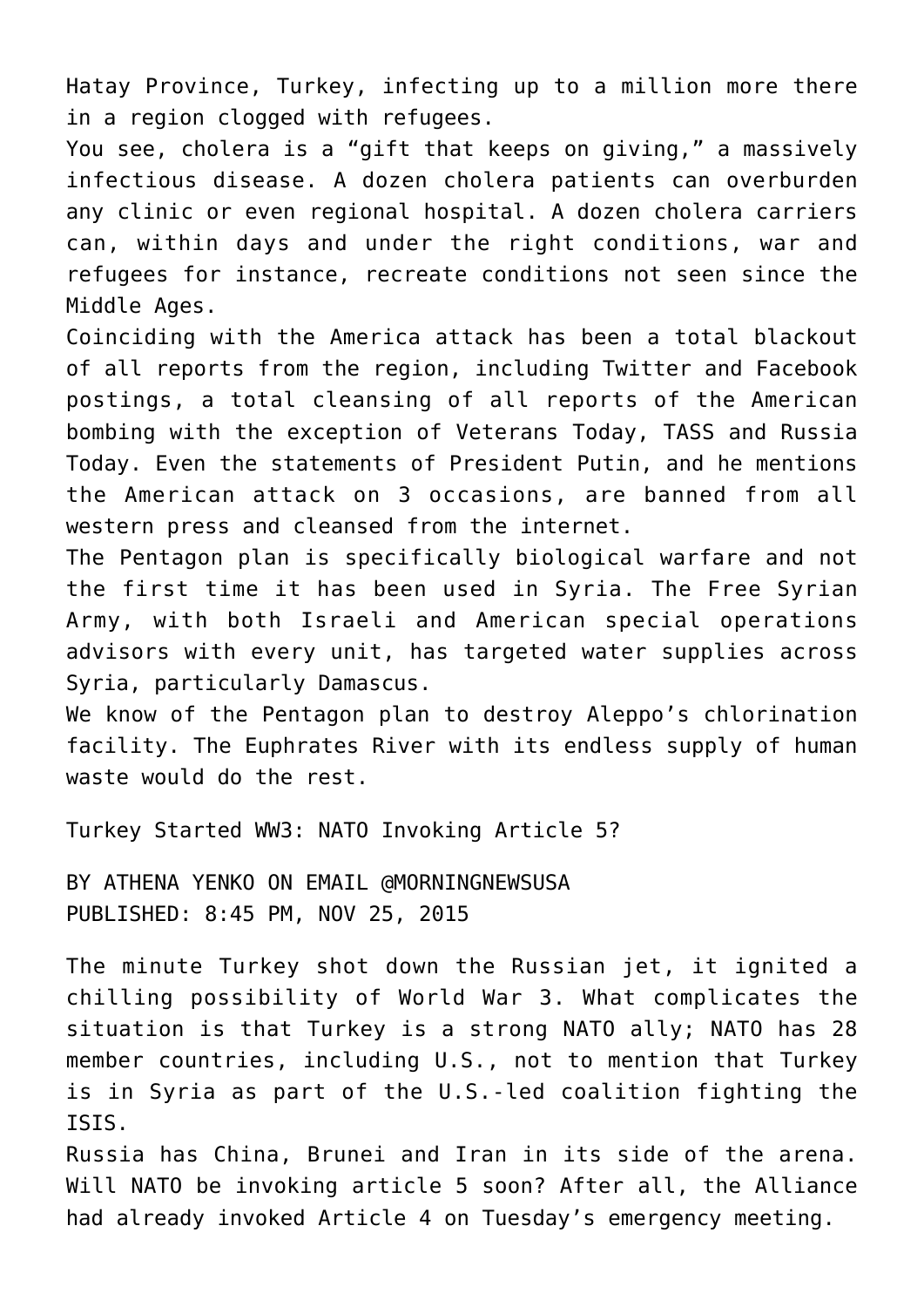The Russian jet was not invading Turkey's space, Russian president Vladimir Putin upheld. It was down because Russia found that ISIS had been moving large amounts of oil and petroleum products to Turkey. "This explains the significant funding the terrorists are receiving," Mr. Putin said in a statement as previously reported by Morning News USA. The president had deployed its guided missile destroyer and instructed men to destroy all potential threat without warning.

Turkish President Recep Tayyip Erdogan, on the other hand, remained adamant that the Russian jet invaded Turkey's airspace, CNN reported. The president said the jet was needed to be dealt with because it "did not answer our warning." Furthermore, the jet was allegedly bombing an area where Turkmen were. And anyone who attacked that area attacks "our brother and sisters," Mr. Erdogan was quoted as saying in Ankara.

If Russia, in retaliation attacks Turkey, NATO could invoke the Article 5. It states that "an attack against one Ally is considered as an attack against all allies."

In the height of the tensions, NATO secretary general, Jens Stoltenberg, had already invoked Article 4 with an emergency meeting that took place on Nov. 24. Article 4 states that "all NATO decisions are made by consensus, after discussion and consultation among member countries."

"As we have repeatedly made clear, we stand in solidarity with Turkey and support the territorial integrity of our NATO Ally, Turkey," Stoltenberg said in a speech addressing the Alliance's founding members. He was asked by media afterwards whether he considers Mr. Putin's claim that the jet was not violating Turkey's space. Stoltenberg upheld, "The Allied assessments we have got from several Allies during the day are consistent with information we have been provided with from Turkey. So the information we have from other Allies is consistent with what we have got from Turkey."

The Article 5, which is tantamount to declaring war, binds NATO members together with the commitment to protect each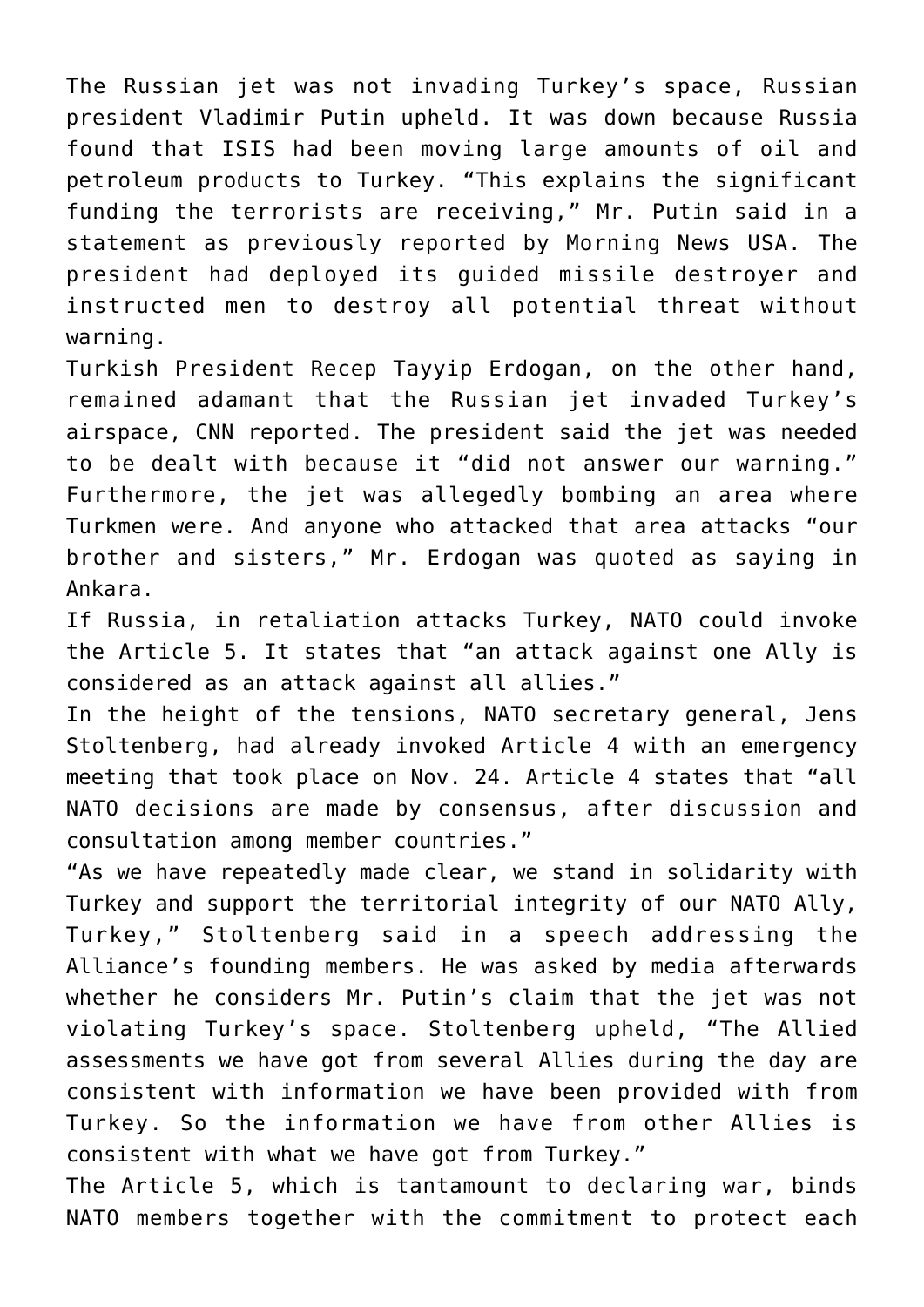other and with the spirit of solidarity with all member countries. NATO had invoked Article 5 for the first time in history after the 9/11 terrorist attacks. It was also invoked against Russia in the wake of the Ukraine crisis.

The downing of the Russian jet by Turkey took place at a vulnerable time when relations between NATO and Russia are at its worse since the Cold War. It also happened at a time when there had been so much friction between U.S. and Russia.

WW3 Just 300 Miles Off US Mainland? Russian Growler On Alert In The Arctic

BY ATHENA YENKO ON EMAIL @MORNINGNEWSUSA PUBLISHED: 9:30 PM, DEC 9, 2015

World War 3 might not erupt in Syria, over South China Sea and even in Turkey, as what many believe. The looming third world war may be brewing just 300 miles from the U.S. mainland. Russia has stationed two S-400 advanced Growler surface-to-air missile systems in six polar bases within the border of U.S. in the arctic.

An anonymous source from the Russian Armed Forces revealed that Russian S-400 growlers were deployed to the Novaya Zemlya archipelago and the port of Tiksi in the Arctic Ocean. The growlers stationed at the Wrangle Island and Cape Schmidt in Chukotka are put on war alert round the clock, the source told TASS. These bases mentioned were just within 300 miles from the U.S. mainland.

"Two S-400 regiments have been activated and deployed to the Novaya Zemlya Archipelago and the city of Tiksi in Yakutia this year under the program on reinforcing the 2014-formed Arctic force, with the program dubbed Northern Fleet – Unified Strategic Command," the source who has spoken on condition of anonymity told TASS. The source added that the S-400 units are on alert round the clock, meaning it is ready for combat anytime.

The Russian S-400 is a new generation system that has the capability of destroying all modern aircraft, including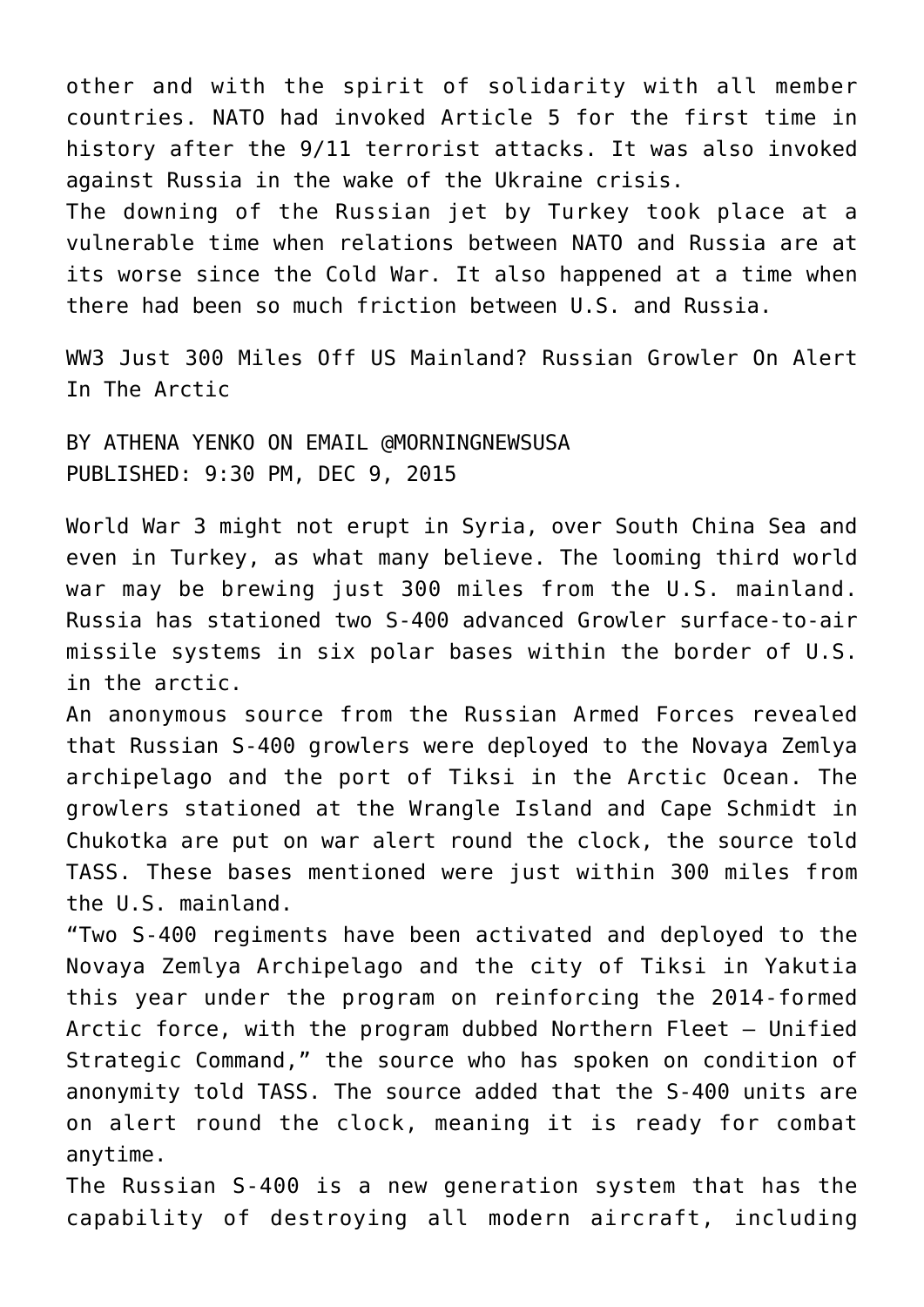tactical and strategic airplanes, ballistic missiles and hypersonic targets according to the Global Security website. The system is capable of attacking up to 36 airplanes within 150 kilometers. The website noted that the S-400 Triumf Growler will form the cornerstone of Russia's air and missile defense by 2020.

Aside from the Growlers, Russia also stationed in their Arctic bases aircraft control posts and radio-technical, radar and space surveillance unit. The weapons were specifically stationed along the Northern Sea Route from the Kola Peninsula and Novaya Zemlya to Andyr and Cape Schmidt. "All of them are on alert duty," the insider told TASS.

Russia has also plans of building 13 aerodomes, one aviation raining range and 10 technical positions of radar units and aviation guidance points in the Arctic according to TASS. In fact, Russia had already commenced building seven aerodromes in Yakutia, Taimyr and Chukotka, the report said.

On Dec. 7, President Vladimir Putin had a meeting with the Mikhail Kovalchuk, director of Russia's National Research Center. The director told the president that Russia has established a big environmental center in the Arctic. As per Mr. Putin's order, the new center will enable Moscow to advance nuclear technology and nuclear energy beyond the Arctic Circle.

On Dec. 1, Boeing announced that the U.S. Navy has decided to upgrade its Boeing EA-18G growler feet with the new high-speed Tactical Targeting Network technology datalink. "This enhanced targeting capability provides our aircrews with a significant advantage, especially in an increasingly dense threat environment where longer-range targeting is critical to the fight," Capt. David Kindley, U.S. navy F/A-18 and EA-18G program manager, said in the announcement. Moreover, old growler systems will be upgraded with the Tactical Targeting Network.

The upgrade of the Growler system is made to arm the Navy for future conflicts, according to Dan Gillian, Boeing F/A-18 and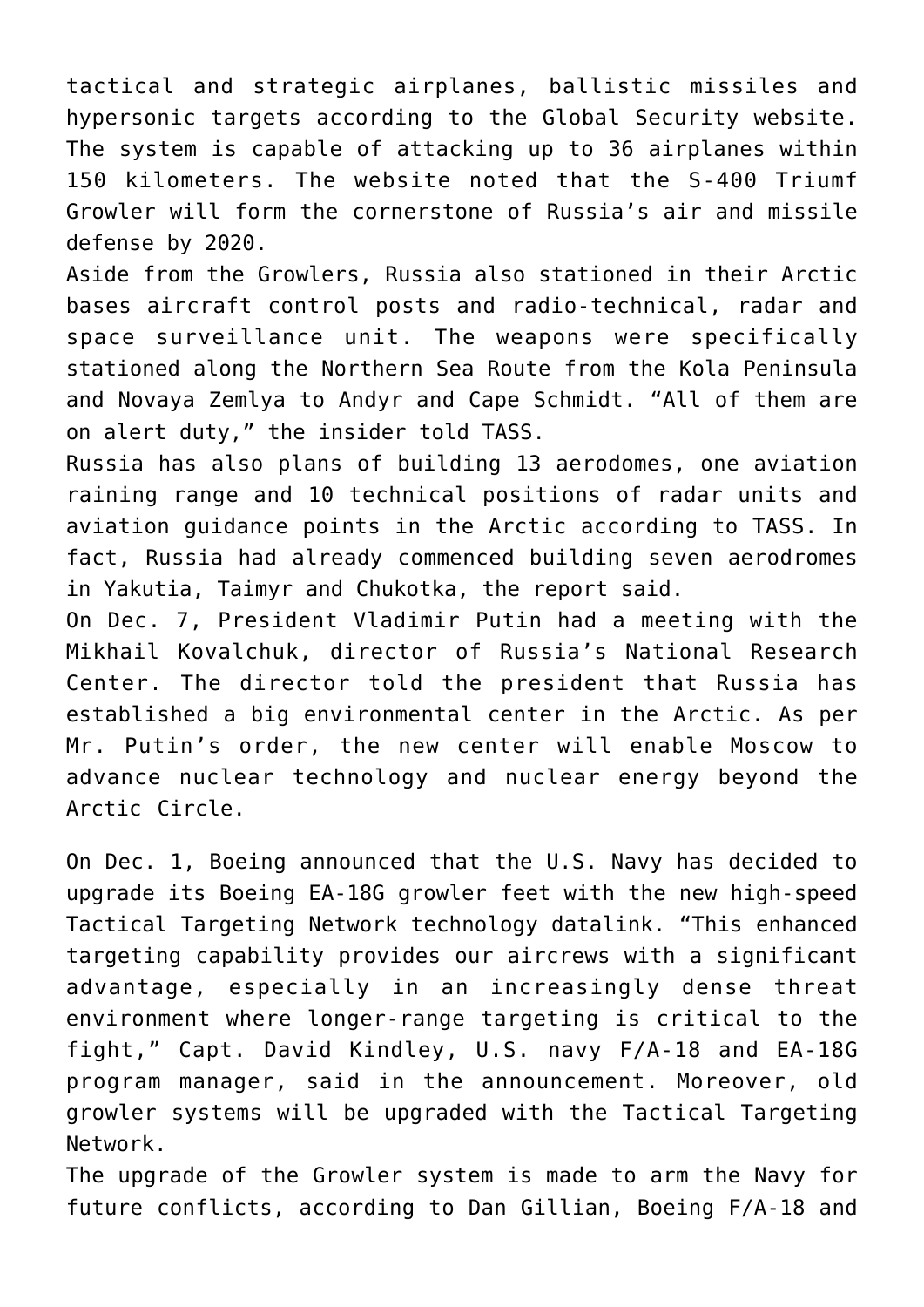EA-18G programs vice president. "The complexity of global threat environments continues to evolve. This long-range targeting technology is essential as we advance electronic attack capabilities for the conflicts of today and tomorrow," Gillian said.

The prospect of direct confrontation between Russia and the U.S. spells a looming World War 3. Words about an impending WW3 sparked since Russia's annexation of Crimea in March 2014. Since then, both U.S. and Russia kept advancing their military weapons, including nuclear weapons. The fears of a possible third world war grew louder when Turkey downed Russian bomber over the Syrian airspace. Some analysts were saying that a proxy WW3 is already happening in Syria.

The Undeniable Outcome

The only truly reliable answers to the who, what, when, where, how, and why of these last wars are the Prophecies in your Bible. There are many hidden schemes of the Vatican (divining serpent) which were shown by the late Malachi Martin in his book, The Keys of this Blood. So the Vatican–the leader of the religions of the earth–works secretly to bring about her hidden agenda of depopulating the earth.

The final war is prophesied to take place in this generation, which began in 1934 and is almost over. Let me prove this to you from your own Bible, or better yet, from The Book of Yahweh.

Isayah 34:16

Search out The Book Of Yahweh, and read. Not one of these will be neglected. For it is written: Yahweh is their Shepherd; they shall not want; for His Mouth has commanded it, and His Spirit has gathered them.

Notice the Savior's Words in: Luke 24:25 Then He said to them: O fools, and slow of heart to believe all that the Prophets have spoken!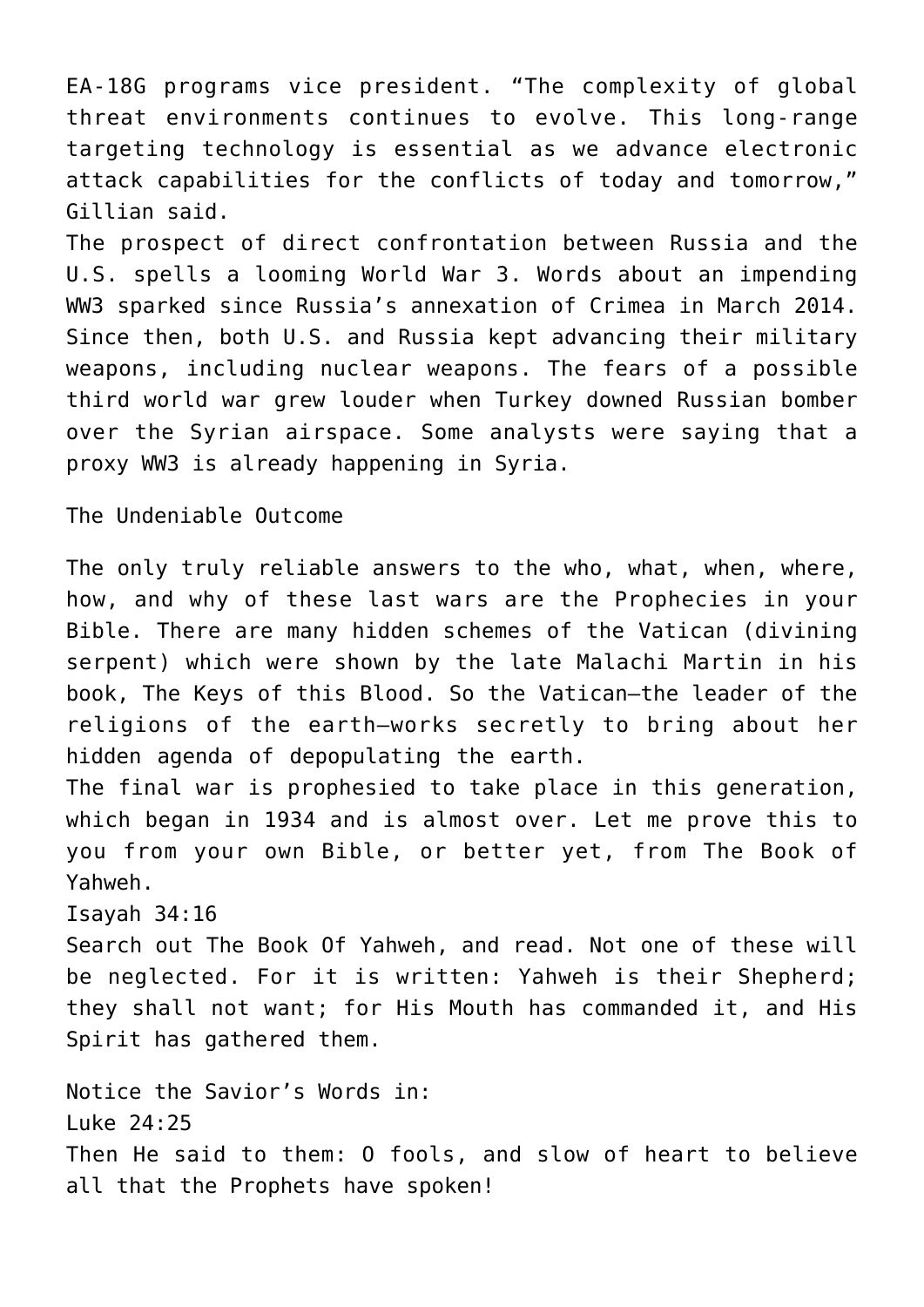If you will study carefully the following information, you will see that the Prophecies in The Book of Yahweh are exactly correct and coming to pass right now, even as this article is being written.

Prophecy

Daniyl said knowledge would be increased and due to the increase in knowledge, there would come to pass the greatest time of trouble ever in the history of man.

Daniyl 12:1, 4

1 And at that time, one who is like Yahweh will stand up at Abel; Yisrayl, the Great Priest, who stands at Abel to teach Yahweh's Just, Perfect Laws to the children of Your People; and there will be a time of trouble, such as never was since there was a nation to that same time. And at that time, Your People will be delivered, everyone who will be found written in The Book of Life.

4 But you, O Daniyl, shut up the words, and seal the book to the time of The End; many will run to and fro, and knowledge will be increased.

Notice in verse 4 "time of The End" because the Savior, Yahshua Messiah, spoke of this same time period. Also notice in verse 1 "time of trouble, such as never was". Yahshua referred to this time period as a certain generation. The time is more defined as the time of the nuclear bombs that can darken the sun, which narrows the time period to this present generation.

The increase in knowledge started in 1934. The building of the bombs also started in 1934.

Mattithyah 24:3, 21-22, 29, 33-34

3 Now as He sat on the Mount of Olives, the Disciples came to Him privately, saying; Tell us, when will these things be? What will be the sign of Your coming and The End of the Ages? 21 For then will be Great Tribulation, such as has not come to pass since the beginning of the world to this time—no, nor ever will be.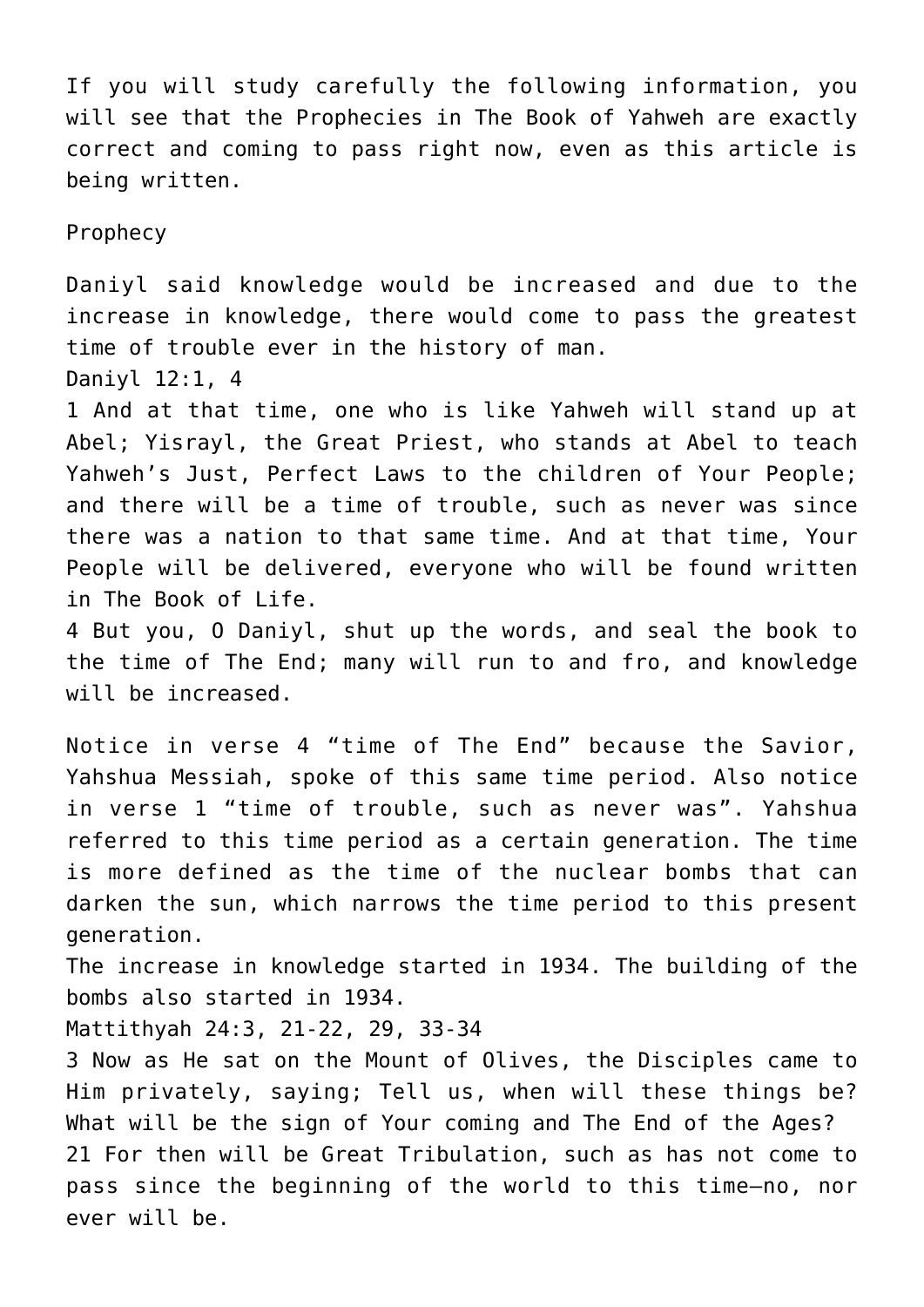22 And unless those days were shortened, there would no flesh be saved; but for the Elect's sake, those days will be shortened.

29 Immediately, but after the Great Tribulation of those days will the sun be darkened, and the moon will not give her light, and the stars will fall from heaven, and the powers of the heavens will be shaken.

33 In the same way, when you see all these things, know that His coming and The End of the Ages are near, at the very door. 34 Truly I say to you: That generation will not pass away, until all these things are fulfilled.

Without knowledge being increased, nuclear bombs that were invented in this generation, would not be possible.

Notice the date 1934.

The Evolution of the Modern Computer (1934 to 1950): An Open Source Graphical History

For the record. I believe that The Manchester Mk I Prototype was the first Computer in a modern sense. But the text file is not intended to prove this or any other machine was first. It is only intended to record the known dates and influences for computing machines designed between 1934 and 1950. virtualtravelog.net

Leo Szilard – Patenting the Atomic Bomb

Hungarian physicist, Leo Szilard was the first person to conceive of the nuclear chain reaction and the atomic bomb. He was noted for his contributions to the fields of thermodynamics, biophysics, nuclear physics, and the development of atomic energy.

Leo Szilard was part of the group of scientists that invented the atomic bomb as part of the Manhattan Project.

Notice the date 1934; the same year that knowledge was increased.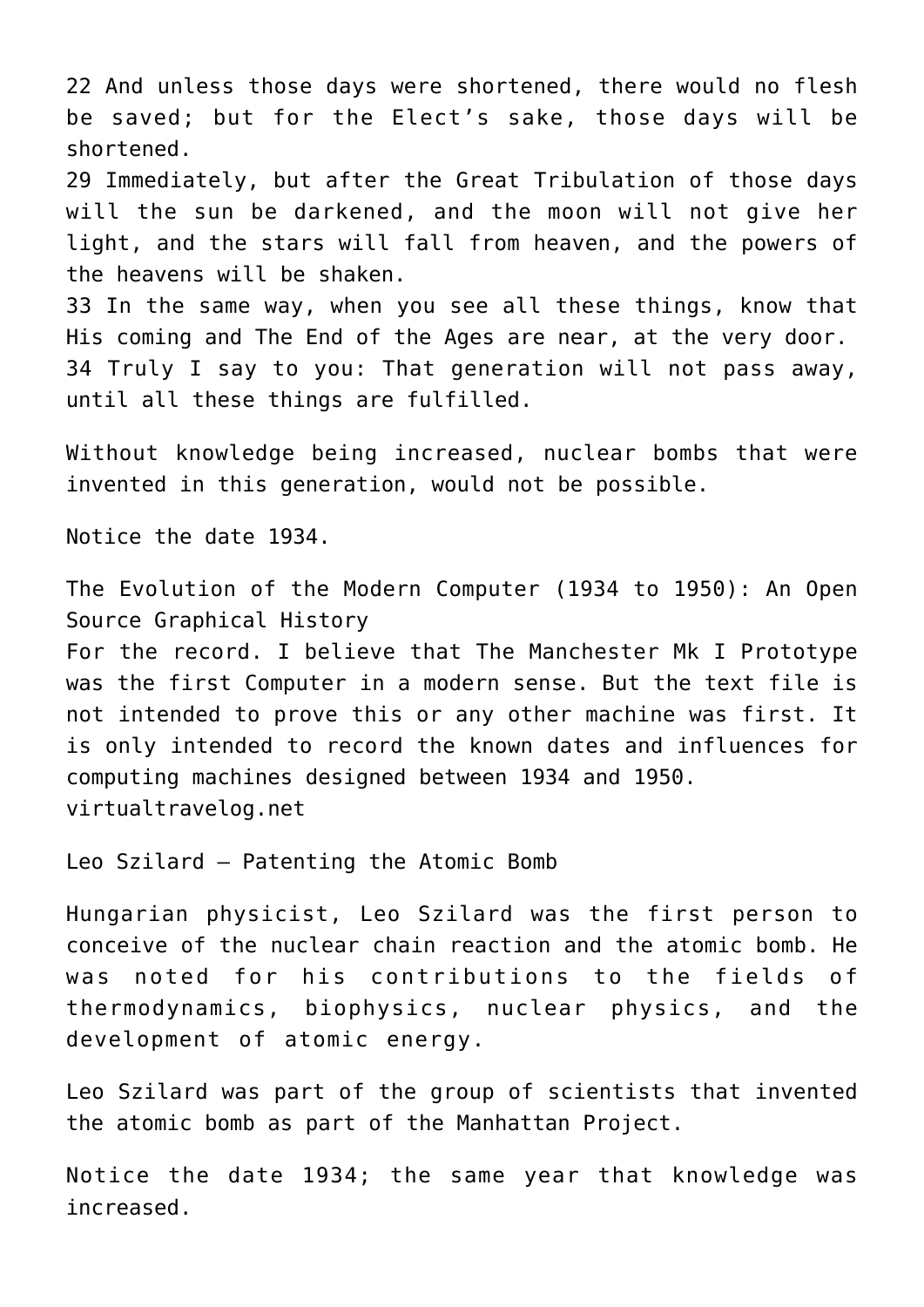Leo Szilard – Nuclear Chain Reaction Patent:

On July 4, 1934 Leo Szilard filed the first patent application for the method of producing a nuclear chain reaction aka nuclear explosion. His British patent included a description of a "neutron induced chain reactions to create explosions", and the concept of critical mass. The patent was given to the British War Office as part of the war effort. nuclearweaponarchive.org

Yahshua Messiah said the sun will be darkened in this Generation. Mattithyah 24:29, 33-34 29 Immediately, but after the Great Tribulation of those days

will the sun be darkened, and the moon will not give her light, and the stars will fall from heaven, and the powers of the heavens will be shaken.

33 In the same way, when you see all these things, know that His coming and The End of the Ages are near, at the very door. 34 Truly I say to you: That generation will not pass away, until all these things are fulfilled.

Is Yahshua's Statement factual? Read for yourself.

The following article and essay from Discover magazine, February, 1984, deals directly with the consequences of nuclear war.

Dr. Thomas was one of the four American scientists who, at the invitation of Senators Edward Kennedy and Mark Hatfield, met in Washington in December for a three-hour open discussion with four Soviet counterparts. The subject of their discussion: the nuclear winter (DISCOVER, January).

Two scientific reports have recently been published, dealing with the probable effects of nuclear war upon the earth's climate and the life of the planet. The first discovery is already widely known within the scientific community of climatologists, geophysicists, and biologists here and abroad,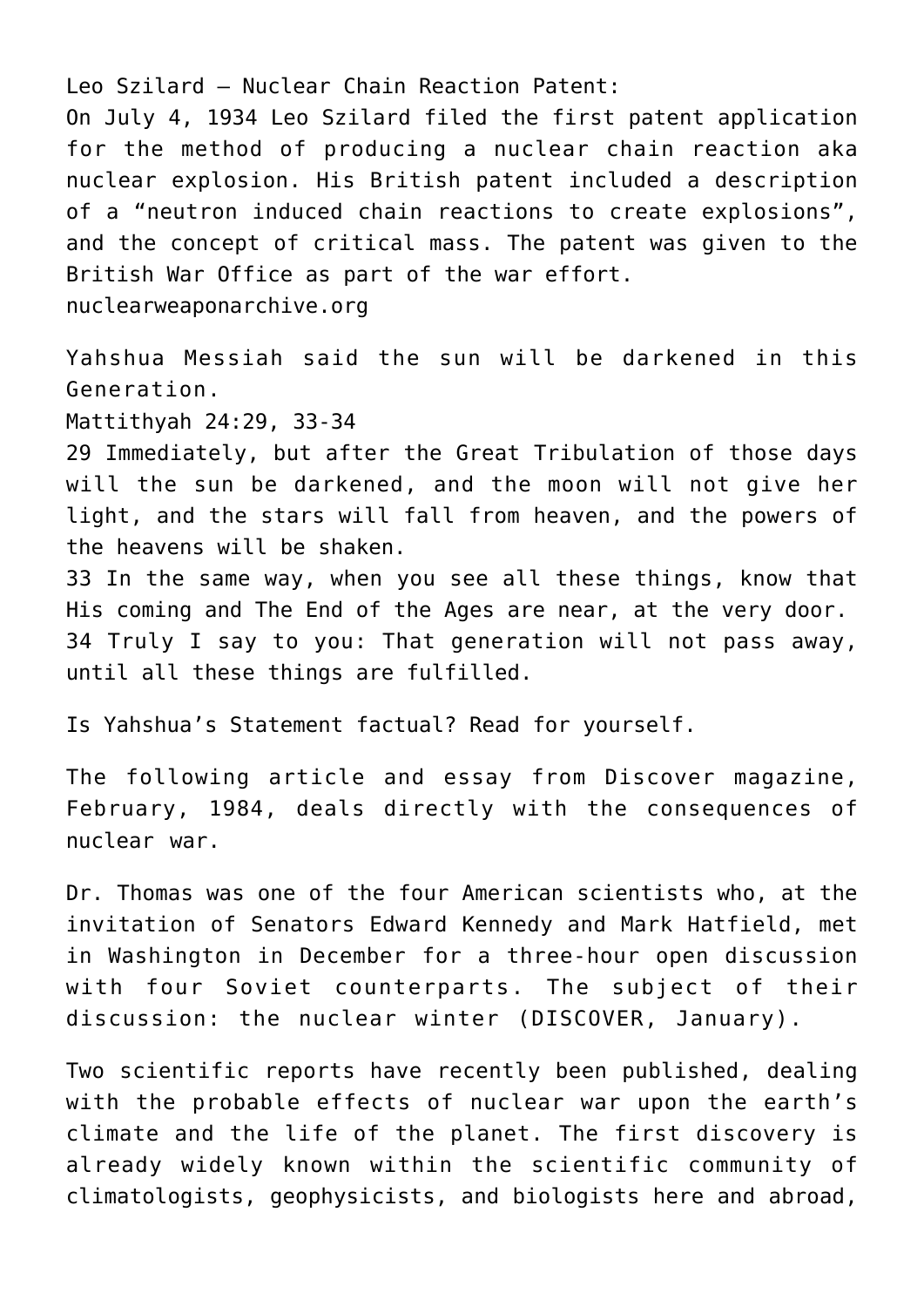and has been confirmed in detail by scientists in the Soviet Union. Computer models demonstrate that a nuclear war involving the exchange of less than one third of the total American and Soviet arsenal will change the climate of the entire Northern Hemisphere, shifting it abruptly from its present seasonal state to a long, sunless, frozen night. This will be followed after some months by a settling of nuclear soot and dust, then by a new malignant kind of sunlight, with all of its ultraviolet band, capable of blinding most terrestrial animals, no longer shielded from the earth by the ozonosphere. In the same research, new calculations of the extent and intensity of radioactive fallout predict the exposure of large land areas to much more intense levels of radiation than expected. The report is referred to as TTAPS, an acronym derived from the investigators' names: Turco, Toon, Ackerman, Pollack, and Sagan.

The second piece of work, by Paul Ehrlich and 19 other distinguished biologists, demonstrates that the predictions of TTAPS mean nothing less than the extinction of much of the earth's biosphere, very possibly involving the Southern Hemisphere as well as the Northern.

Taken together, the two papers change everything in the world about the prospect of thermonuclear warfare. They have already received a careful and critical review by scientists representing the disciplines concerned, here and abroad, and there already appears to be an unprecedented degree of concurrence with the technical details as well as the conclusions drawn. In the view of some referees, the TTAPS report may even be understating the climatological damage implied by its data. The 20 biologists' paper, summarized by Professor Ehrlich, represents the consensus arrived at by 40 biological scientists at a meeting in Woods Hole, Massachusetts, last spring.

It is a new world, demanding a new kind of diplomacy and a new logic.

Up to now, the international community of statesmen, diplomats, and military analysts has tended to regard the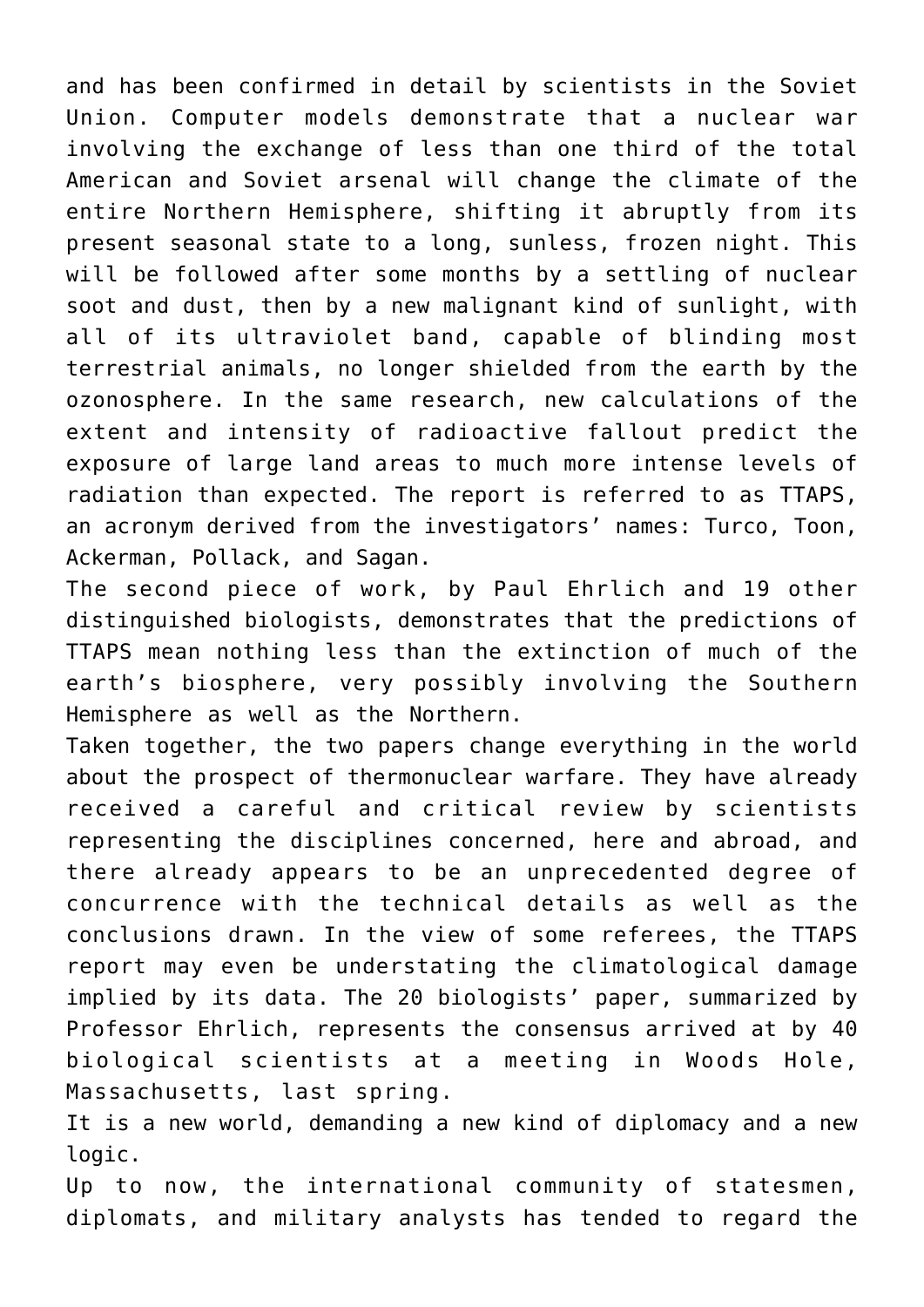prospect of nuclear war as a problem only for the adversaries in possession of the weapons. Arms control and the endless negotiations aimed at the reduction of nuclear explosives have been viewed as the responsibility, even the prerogative, of those few nations in actual confrontation. Now all that is changed. There is no nation on earth free of the jeopardy of destruction if any two countries, or groups of countries, embark upon a nuclear exchange. If the Soviet Union and the United States, and their respective allies in the Warsaw Pact and NATO, begin to launch their missiles beyond a still undetermined and ambiguous minimum, neutral states like Sweden and Switzerland are in for the same long-term effects, the same slow death, as the actual participants. Australia and New Zealand, Brazil and South Africa, could have as much to worry about as West Germany if a full-scale exchange were to take place far to the north.

Up to now, we have all tended to regard any conflict with nuclear arms as an effort by paired adversaries to settle such issues as territorial dominance or ideological dispute. Now, with the new findings before us, it is clear that any territory gained will be, at the end, a barren wasteland, and any ideology will vanish in the death of civilization and the permanent loss of mankind's memory of culture.

The risks of this kind of war have conventionally been calculated by the numbers of dead human beings on either side at the end of the battle, armies and noncombatants together. The terms "acceptable" and "unacceptable," signifying so-andso many million human casualties, have been used for making cool judgments about the need for new and more accurate weapon systems. From now on, things are different. Leave aside the already taken for granted estimate that in an all-out exchange of, say, 5,000 megatons, something like a billion people would be killed outright by blast, heat, and radiation. Set aside as well the likely fact that more than another billion would die later on, from the delayed effects of the climate and radioactive fallout.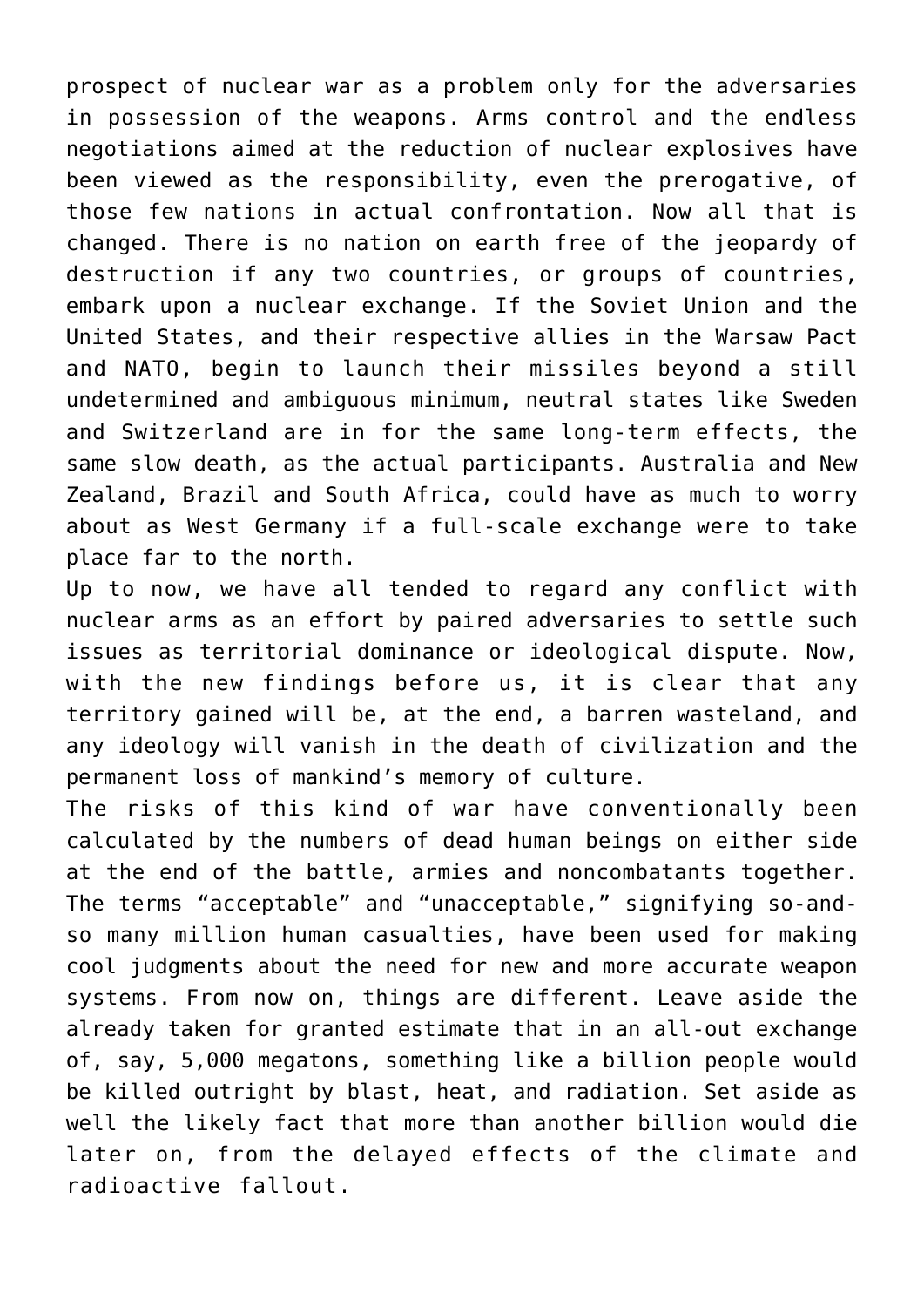Yahshua offers a way to Peace.

The House of Yahweh Established

We read of the establishment of The House of Yahweh in: Micahyah 4:1-2—

1 But in the Last Days it will come to pass that the mountain; promotion, of The House of Yahweh will be established in the chief of the nations. It will be raised above all congregations; and all peoples will eventually flow to it. 2 And many people will go and say; Come, and let us go up to Abel; to the mountain; to promote/praise Yahweh, to the House of the Father of Yaaqob, and He will teach us of His ways, and we will walk in His paths. For the Laws and the Word of Yahweh will be restored to Abel by those who keep all His Laws and who are taught by the Priest who teaches peace.

The word, which has been translated mountain in Micahyah 4:1-2, is the Hebrew word har. The word mountain-har, when used figuratively, as it is in this case, means promotion. The phrase, "in the chief of the nations (mountains)," is translated "in the top of the mountains" in the King James Version. This is also used figuratively, and means: those already promoted—the government of the churches in the nations of this world. The New International Version renders this phrase, "…shall be spiritually exalted above all mountains." The Wycliffe Bible Commentary, edited by Charles F. Pfeiffer and Everette F. Harrison, Moody Press, Chicago, Ill, 1962, page 857, gives this information:

2. They will invite and urge others, and [Yahweh] will be the teacher. The Hebrew word for teach comes from a word meaning ''to cast a javelin'' or ''to shoot as an arrow.'' It came to mean ''to cause to point out,'' hence ''to teach or instruct.'' The thing pointed out became known as the ''torah'' or law. This word is used not of the Mosaic law only but of the entire OT; hence the teachings concerning the Messiah are included. All nations shall flow to [Yahweh's]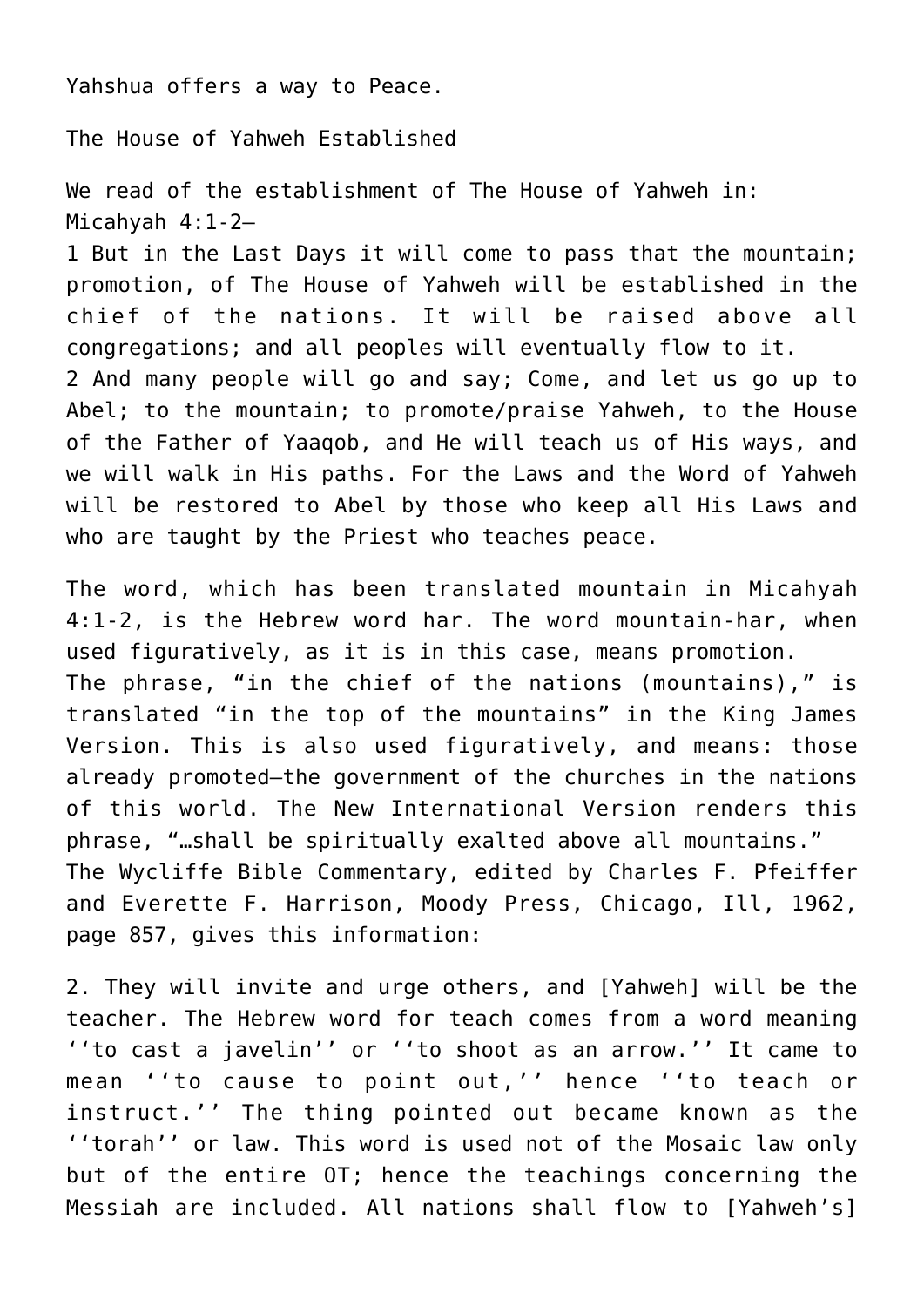habitation to learn of the Messiah, for they will desire His ways and…his paths. [Yahweh] will teach his purposes and demands, and it will be possible to walk therein because this law (Heb. tôrâ) shall go forth from Zion.

The Scriptures say that out of the mouth of two or three witnesses a matter is established (II Corinthians 13:1). Yahweh inspired two of His Prophets to write as witnesses of the reestablishment of The House of Yahweh in the Last Days. Micahyah 4:1-3 is found nearly word for word in Isayah 2:2-4. Therefore, these two Prophets are two witnesses who established the fact that The House of Yahweh would be reestablished in the Last Days.

Where Will The House of Yahweh Be Established?

In Yahchanan Chapter 4, the account of the Samaritan woman is written. The Samaritan woman made a statement to Yahshua to the effect that her ancestors worshipped in Samaria, but that the Yahdaim said that in Yerusalem would be the place where men ought to worship. Yahshua's answer to her, and to us, is written in:

Yahchanan 4:21—

Yahshua said to her: Woman, believe Me: The hour comes when you will worship the Father neither on this mountain, nor in Yerusalem.

The worship of Father Yahweh, in Yerusalem on Mount Zion ceased with the destruction of the Temple. Since the worship of Yahweh would not be in Mount Zion nor in Yerusalem, where, then, would Yahweh be worshipped? We read a wonderful Prophecy of the future worship of Yahweh.

Malakyah 1:11—

For from the rising of the sun, to the going down of the same, My Name will be great among the Gentiles. In every place incense will be offered to My Name, with a pure offering; for My Name will be great among the Gentiles, says Yahweh our Father.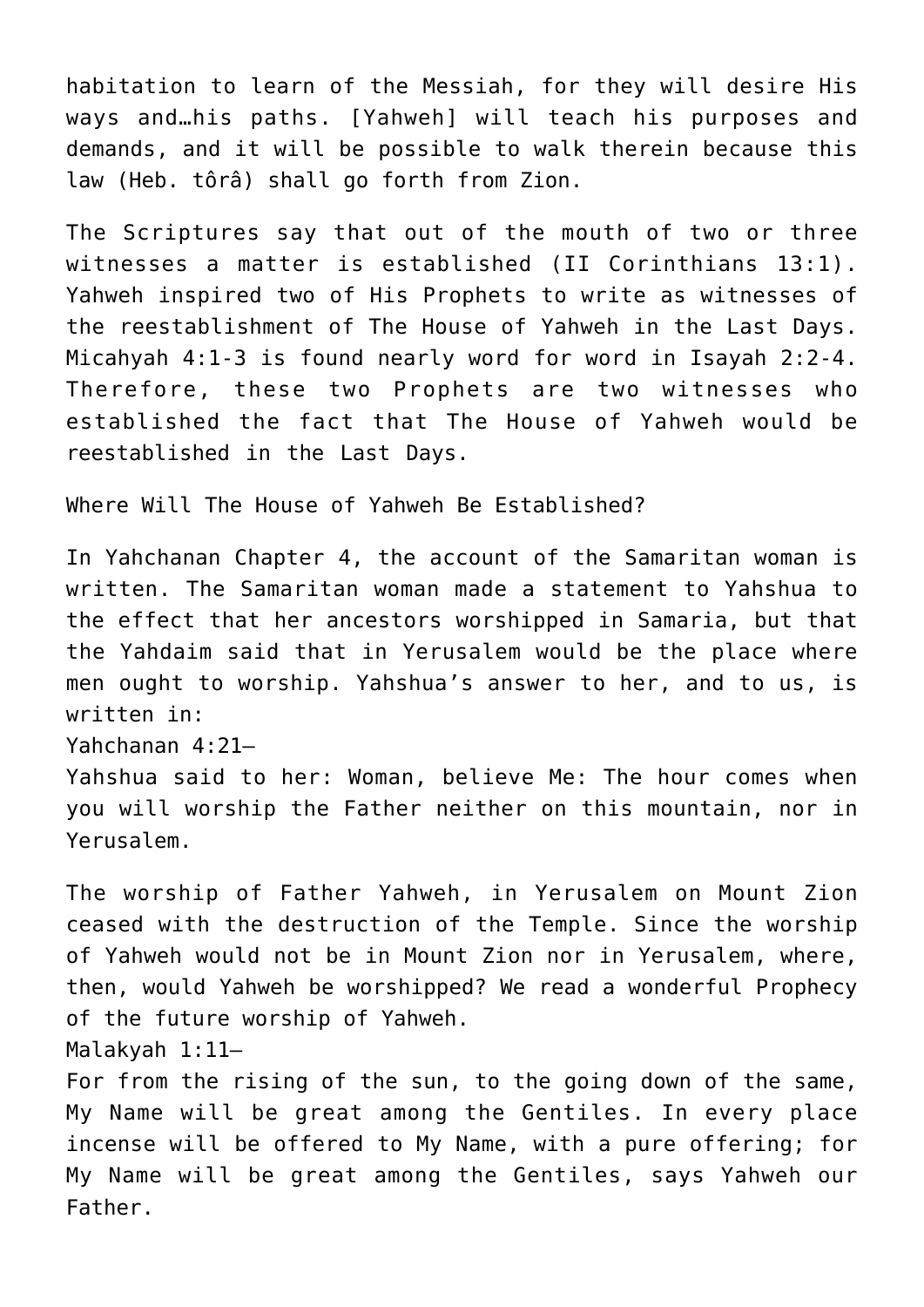The Hebrew word for Gentiles is goy, meaning a foreign nation or heathen. Therefore, it is prophesied in Malakyah 1:11 that Yahweh's Name will be great among the Gentiles. However, the Name of Yahweh is not great among the Gentiles at this time. The fact is, Yahweh's Name has been forgotten by the majority of this world. Few people even know the sound of the Name of Yahweh.

For Yahweh's Name to become great, it must be preached to all the world. For Yahweh's Name to be preached to all the world, it is in Yahweh's Plan from the beginning to call out and send His House to preach It. The House of Yahweh was established in these Last Days for the purpose of taking Yahweh's Name and Yahweh's Laws to all nations.

At this present time, this world does not know who or what they are worshipping.

Yahchanan 4:22—

You do not know what you worship; we know what we worship, for salvation is from the Yahdaim.

This world does not know who or what they are worshipping, because the whole world is deceived at this time. Revelation 12:9—

And the great dragon was cast out, that old serpent, called the Devil, and Satan, who deceives the whole world…

However, the Name of Yahweh will be great among the Gentiles, and Yahweh shows us how this Prophecy in Malakyah 1:11 will be fulfilled, through His Prophecy.

Isayah 66:15-24—

15 For behold, Yahweh will come with zeal, and with His chariots like a whirlwind, to bring justice, for they have acted defiantly against Him. So, He will zealously rebuke them.

16 For by His zeal and by His Word will Yahweh plead with all flesh; for it will come to pass that many will be slain.

17 They who sanctify themselves, and purify themselves in the gardens, following after the priest in the midst of those who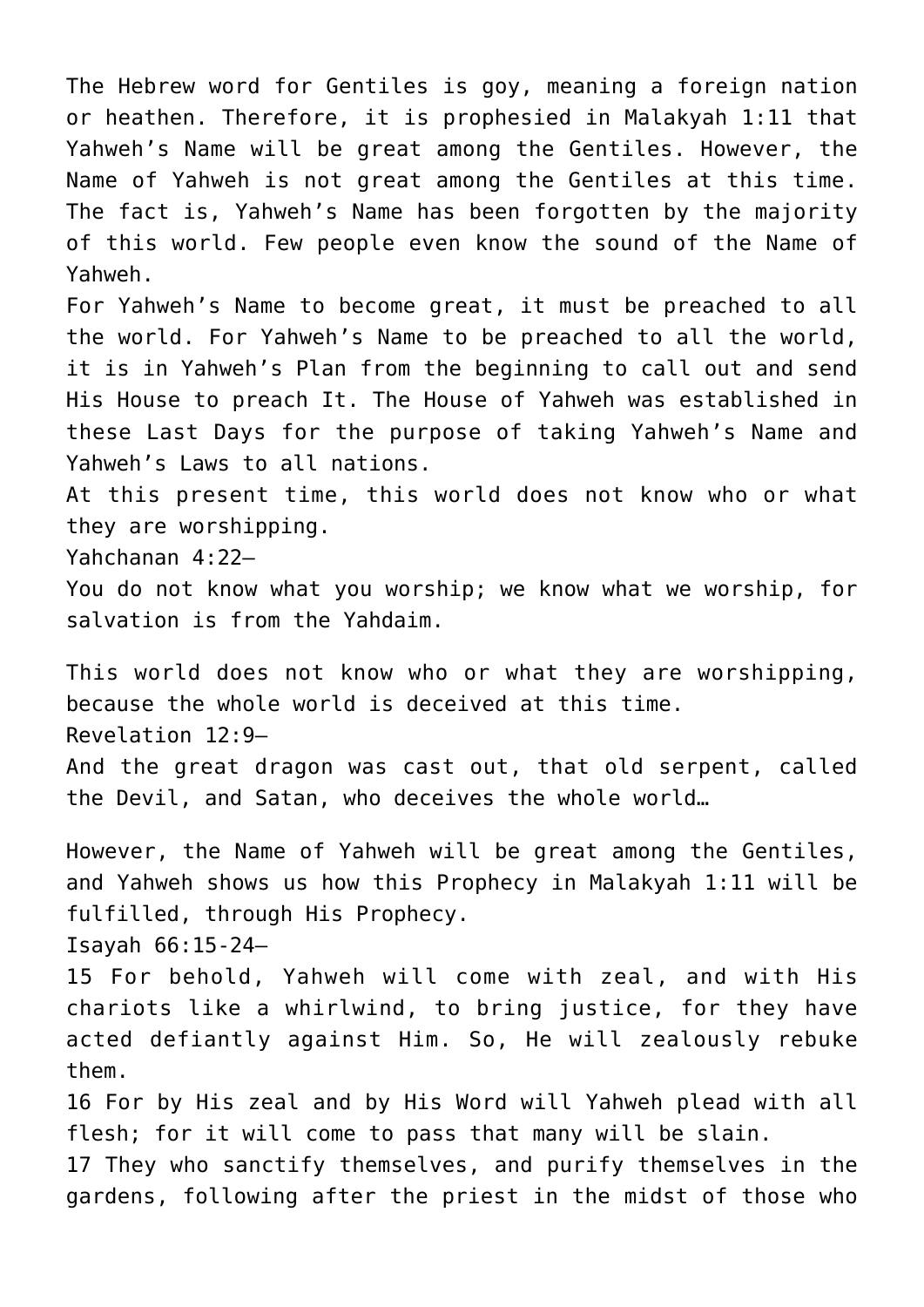eat swine's flesh, that which is offered to gods (elohim) and the rodent—will be consumed together: says Yahweh.

18 For I know their works and their thoughts. It will come, that I will gather all nations and tongues; and they will come and see My glory.

19 I will set a sign among them; and those among them who escape I will send to the war-waging nations: to Tarshish, Pul, and Lud, to Tubal and Yavan; to the coastland afar off who have not heard My fame, nor have seen My glory. And they will declare My Glory among the Gentiles.

20 And they will bring all your brothers for an offering to Yahweh out of all nations, on horses, in chariots, and in litters, on mules, and on camels, to those who think to keep all My Laws, who are My Saints, and to the Priest who teaches Peace, says Yahweh: just as the children of Israyl bring an offering in a clean vessel into The House of Yahweh

21 And I will also take of them for Priests and for Levites, says Yahweh.

22 For as the new heavens and the new earth which I will make will remain before Me, says Yahweh: so will your seed and your name remain.

23 And it will come to pass that from one New Moon to another, and from one Sabbath to another, all flesh will come to worship before Me, says Yahweh.

24 And they will go forth and look upon the carcasses of the men who have transgressed against Me; for their worm will not die, nor will their fire be quenched; and they will be an abhorrence to all flesh.

In Isayah 66:16, we read that Yahweh will plead with all flesh. However, Yahweh does not get down on His knees, clasp His Hands together, and beg. Yahweh only pleads in warnings given through His only prophesied established Work, which is sent in these Last Days—The House of Yahweh. The House of Yahweh was established in order to plead with all flesh in the Name of Yahweh, to warn them to repent, or they will perish. In Isayah 66:17, we read that those who follow the priest in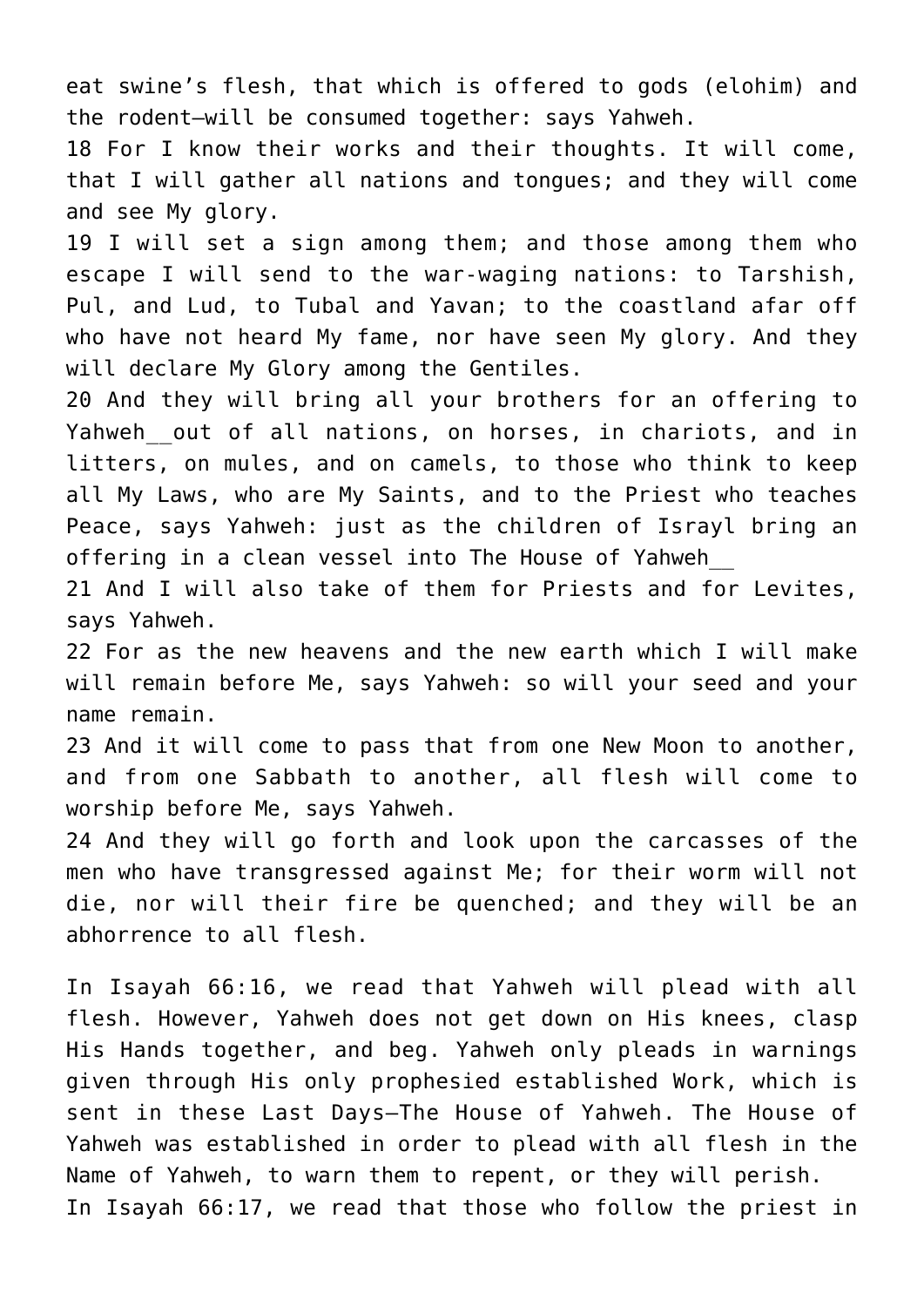the midst of those who eat swine's flesh, will be consumed. Baal's lying preachers may tell you that the pig has been cleansed, but Yahweh tells you that those who eat swine's flesh will be destroyed.

In the Yisrayl Says… program type "swine" or "pig" to find the defects pig (pork, ham, bacon, sausage, etc.) causes to your body and brain when it's eaten.

In Isayah 66:19, we then read of those who escape from the teaching of war and fighting–who are sent to the nations. Those who escape are the ones prophesied of in Revelation Chapter 3. They are the ones whom Yahweh has called out in these Last Days. They are the workers in The House of Yahweh who support this Last Days' Work in the many different jobs–all working in unity to write, type, and print the Last Days' Message that is now reaching around the globe. This Message is going out in books, the monthly Newsletter and Prophetic Word magazine.

The House of Yahweh also sends missionaries to wherever requests are made and numbers demand. In many ways, The House of Yahweh is going out to the war-raging nations.

Revelation 3:7-13—

7 And to the Priest of the congregation of The House of Yahweh at Abel, write: These things says He Who is Holy, He Who is True, He Who has the key of David, He Who opens and no man shuts, and shuts and no man opens:

8 I know your works. Behold, I have set before you an open door, and no man can shut it; for you have a little strength, and have kept My Word, and have not denied My Name.

9 Behold, I give out of those of the assemblage of the accuser–who preach themselves to be those who worship Yahweh, and they are not, but they attempt to deceive by falsehood–behold, I will appoint them for the purpose of worshiping in the presence of your footstool, and they will understand that I loved you.

10 Because you have kept My Laws and the words of My Prophets, which purify you, I also will protect you from the time of the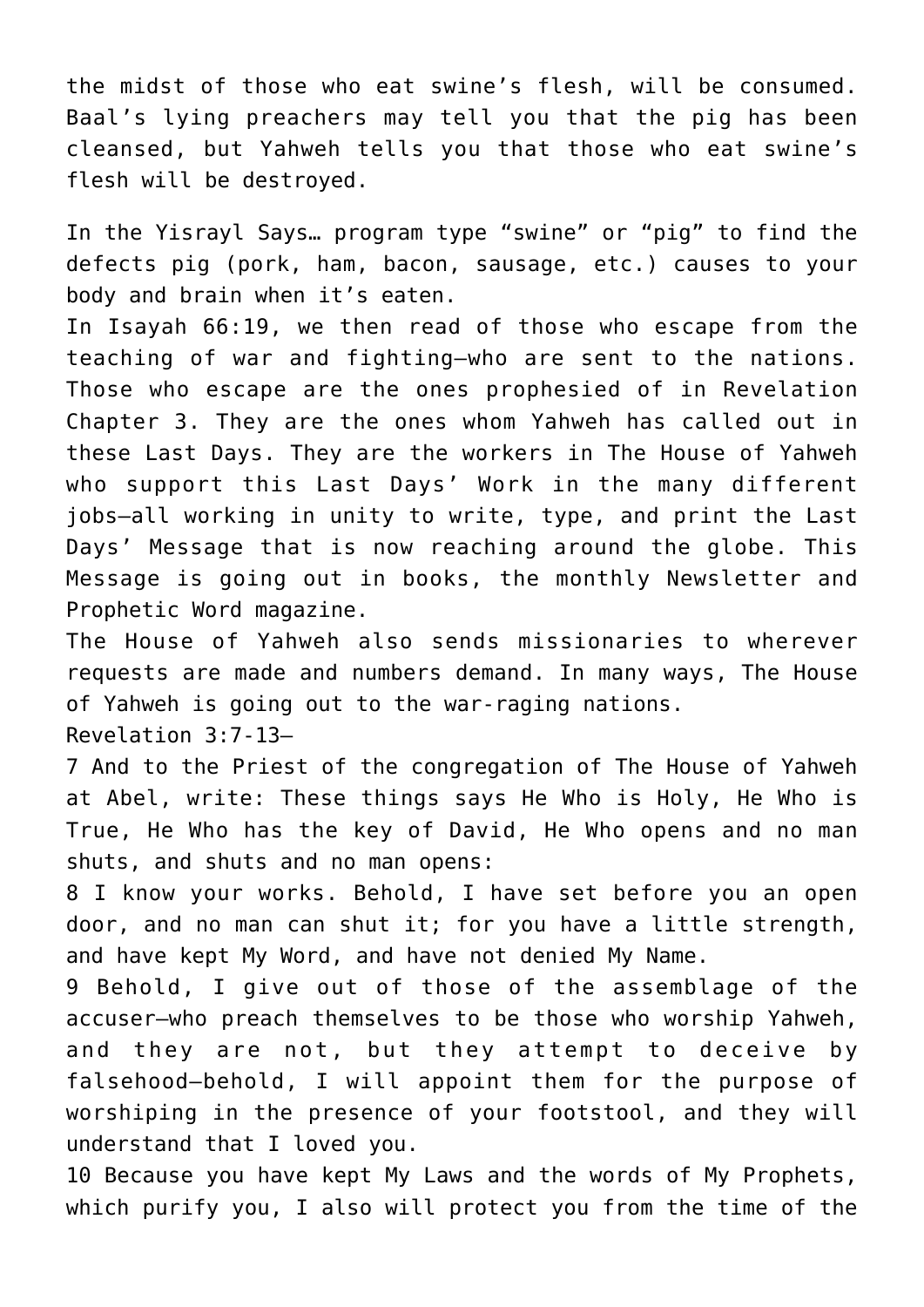sentence of death, the carrying out of the sentence of death, oppression, affliction, wrong, suffering, violence, outrage, and rape, which will come upon all the world, to test (prove a point to) those who dwell upon the earth.

11 Behold, I come quickly! Hold fast that which you have, that no man take your crown.

12 He who overcomes, I will make a pillar in The House of My Father, and he will never go out of it. And I will write upon him the Name of My Father, and the Name of the Yahweh Shammah which comes down out of heaven from My Father, newly named.

13 He who hears Yahweh's call and obeys it, let him learn the Word of Yahweh that is taught to the called out ones of The House of Yahweh.

Yes, we love others enough to tell them that they are wrong in breaking any of Yahweh's Laws. We love others enough to support the Work of Yahweh in these Last Days with the financial blessings that Yahweh has given us.

The House of Yahweh is now pleading with all nations to turn to Yahweh with all their hearts and be saved; to turn away from sin, which is the breaking of Yahweh's Laws.

Acts 3:19 Repent therefore, and be converted, that your sins may be blotted out; that times of refreshing may come from the Presence of Yahweh.

Preaching And Publishing The Message

We have a job to do, and when that job is finished in these Last Days, The End will come. Our commission was given to us by Yahshua almost 2,000 years ago. Yahshua, by the Power of Yahweh, looked into the future to a time when The House of Yahweh would be established in the Last Days, and said: Mattithyah 24:14—

And this Joyous Message of the Kingdom of Yahweh shall be preached in all the world from The House of Yahweh at Abel by the Witness Yisrayl; for Yahweh will be with him. He will preach this Message to all nations; and then The End will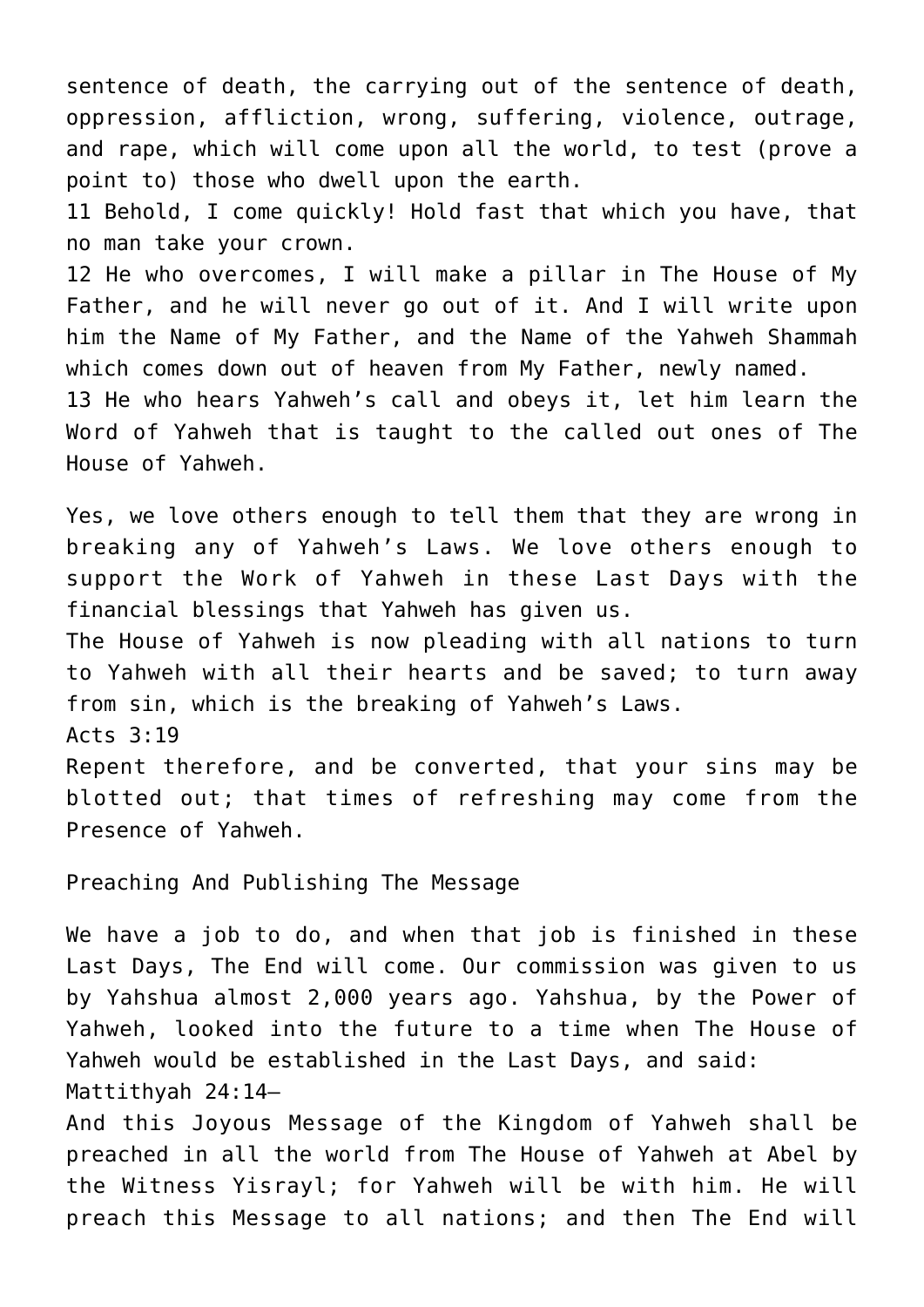come.

Yahchanan Mark 13:10— But the Message must first be published throughout all nations.

The Message of the Kingdom of Yahweh must be both preached and published—which is the work of The House of Yahweh in these Last Days. Yes, The House of Yahweh is proclaiming the sooncoming Kingdom of Yahweh; proclaiming that if you do not repent, then you will perish. The Message proclaimed by The House of Yahweh will also reveal the servant of sin whom Satan will deceive this world into worshipping.

II Thessalonians 2:1-4—

1 Now we plead with you, brothers, concerning the coming of our King, Yahshua Messiah, and our gathering together to Him, 2 That you not be soon shaken in mind, nor be troubled, neither by spirit, nor by word, nor by letter as if from us, as that the day of Yahweh is at hand.

3 Let no man deceive you by any means; for that day will not come, unless there comes a falling away first, and that servant of sin is revealed: the son of perdition,

4 Who opposes and exalts himself above all that is called Gods (elohim), or that is worshipped; so that he, as the Almighty, sits in the temple of Yahweh, showing himself that he is the Mighty One (Elohim, God).

Our job is to reveal this servant of sin by preaching and publishing the Word of Yahweh to all the world as a warning, giving every person whom Yahweh has called out the opportunity to repent and turn from this world's way of destruction.

In Mattithyah 24, the Savior, Yahshua Messiah, shows the following:

 $\Box$  the End (verse 3)

 $\Box$  hatred among the nations (verse 7)

 $\Box$  the greatest tribulation (verses 21-22)

 $\Box$  nuclear wars that will darken the sun (verse 29)

 $\Box$  the great gathering of those who will repent (verses 31, 14;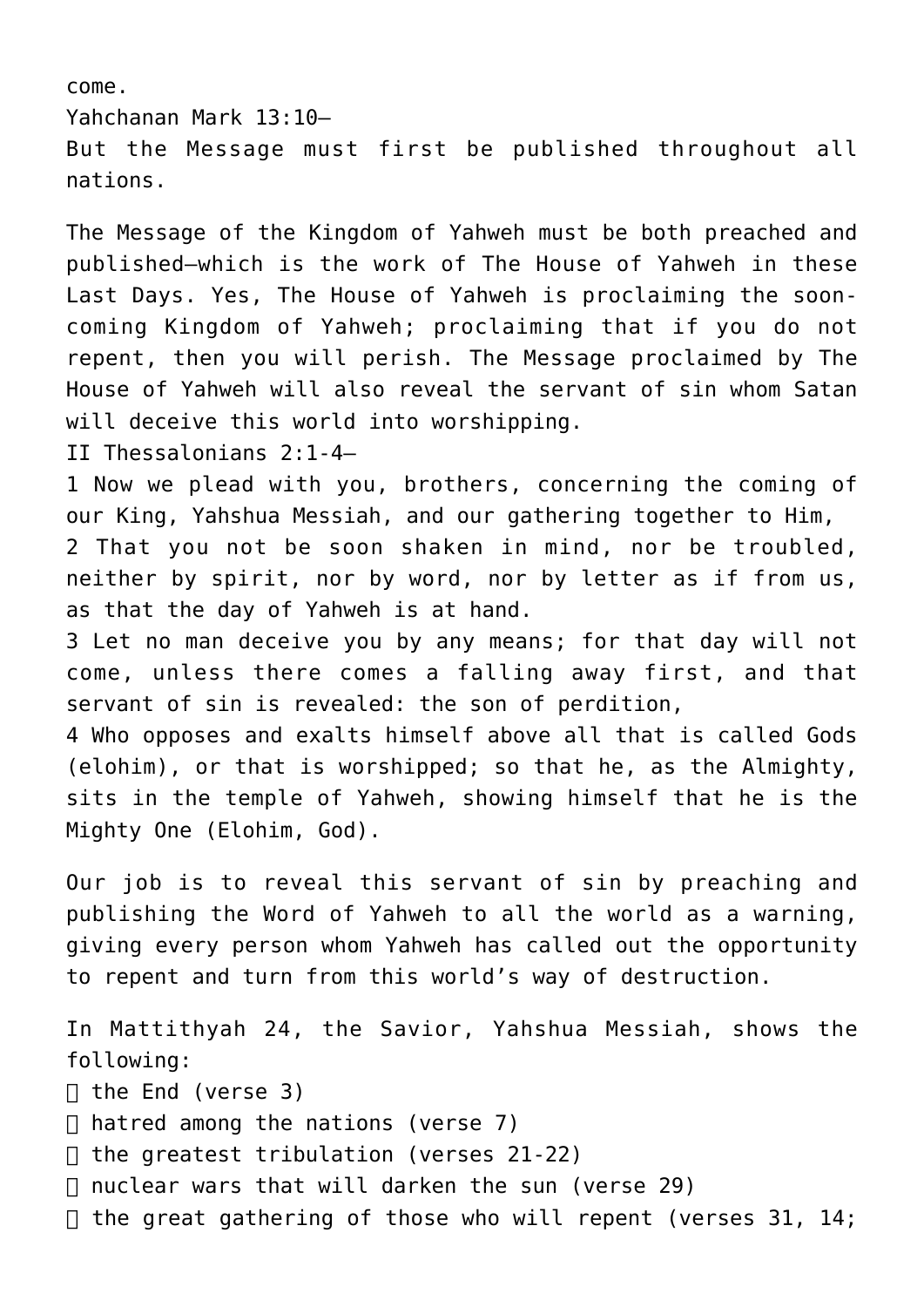also shown in Rev. 7 and Hebrews 10:21, 10) all of these things will take place in this generation (verses 33-34)

This generation started in 1934, the same time of the increase in knowledge, the massive, murdering bombs, and the birth of the last of the two brothers called the Two Witnesses, who established the Last Days' House of Yahweh in the United States of America, the chief of the nations. Micahyah 4:1-3

1 But in the Last Days it will come to pass that the mountain; promotion, of The House of Yahweh will be established in the chief of the nations. It will be raised above all congregations; and all peoples will eventually flow to it.

2 And many people will go and say; Come, and let us go up to Abel; to the mountain; to promote/praise Yahweh, to the House of the Father of Yaaqob, and He will teach us of His Ways, and we will walk in His Paths. For the Laws and the Word of Yahweh will be restored to Abel by those who keep all His Laws and who are taught by the Priest who teaches peace.

3 And He will judge between many people, and rebuke strong nations afar off; and they will beat their swords into plowshares, and their spears into pruninghooks. Nation will not lift up sword against nation, nor will they learn war anymore.

When the slaughter, depopulation, nuclear destruction are finished in that one hour that has been allotted and prophesied, few men will be left. Those few will be those whom Yahweh protects because they practice Righteousness. Malakyah 4:1-4

1 For the Word of Yahweh was given to me, saying: Behold, the day comes that will burn like an oven; and all the proud, yes, and all who do wickedly, will be stubble—the day that comes will burn them up, and it will leave them neither root nor branch.

2 But for you who reverence My Name, the Light of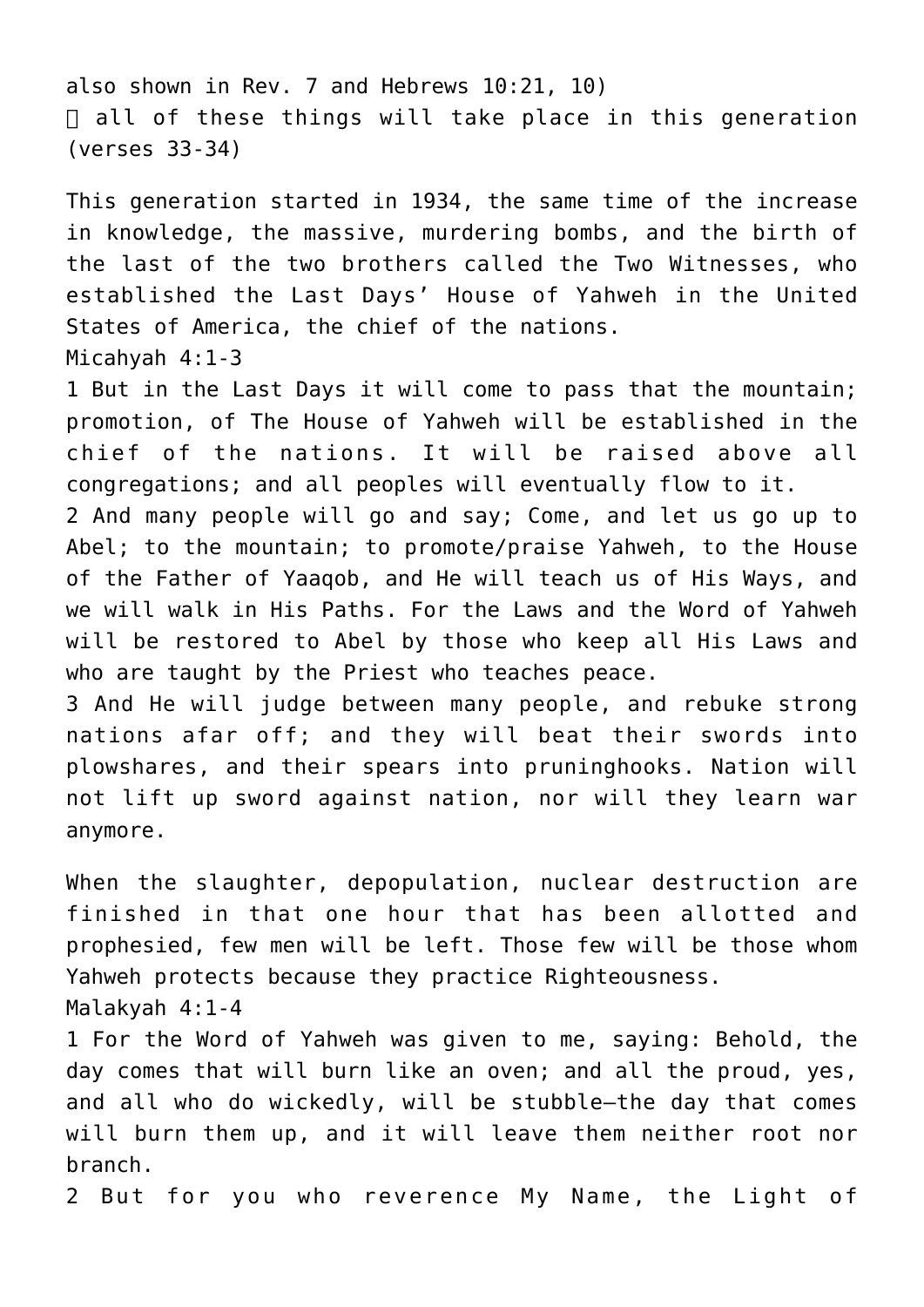Righteousness will arise with healing in its wings; and you will go out, leaping like calves released from the stall.

3 And the Word of Yahweh was given to me saying: the wicked will be trodden down; for they will be ashes under the soles of your feet in the day that this will be done.

4 Remember the Laws of Mosheh My Servant, which I commanded through him in Horeb for all Israyl, with the Statutes and Judgments.

Isayah 2:1-4

1 The word that Isayah son of Amoz saw concerning Yahdah and Yerusalem.

2 It will come to pass in the Last Days, that the mountain; promotion, of The House of Yahweh will be established in the chief of the nations, and will be raised above all congregations; and all nations will eventually flow to it.

3 And many people will go and say; Come, and let us go up to the mountain of Yahweh, to the House of the Father of Yaaqob, and He will teach us of His Ways, and we will walk in His paths. For the Laws will depart from Zion, and the Word of Yahweh will depart from Yerusalem.

4 He will judge among the nations, and will rebuke many people; they will beat their swords into plowshares, and their spears into pruninghooks; nation will not lift up sword against nation, neither will they learn war anymore.

The House of Yahweh was established in this generation by the brother (the last of the Two Witnesses) born in 1934, according to Prophecy. The increase in knowledge started in 1934. The bombs that have grown to the point of being capable of darkening the sun started in 1934. The last of the two brothers from the same womb, who was used to establish The House of Yahweh, was born in 1934.

If you deny the validity of these Prophecies, you would have to deny that knowledge increased in this generation. If you deny these Prophecies, you would have to deny that we now have bombs in this generation that can darken the sun. If you deny these Prophecies, you would have to deny that The House of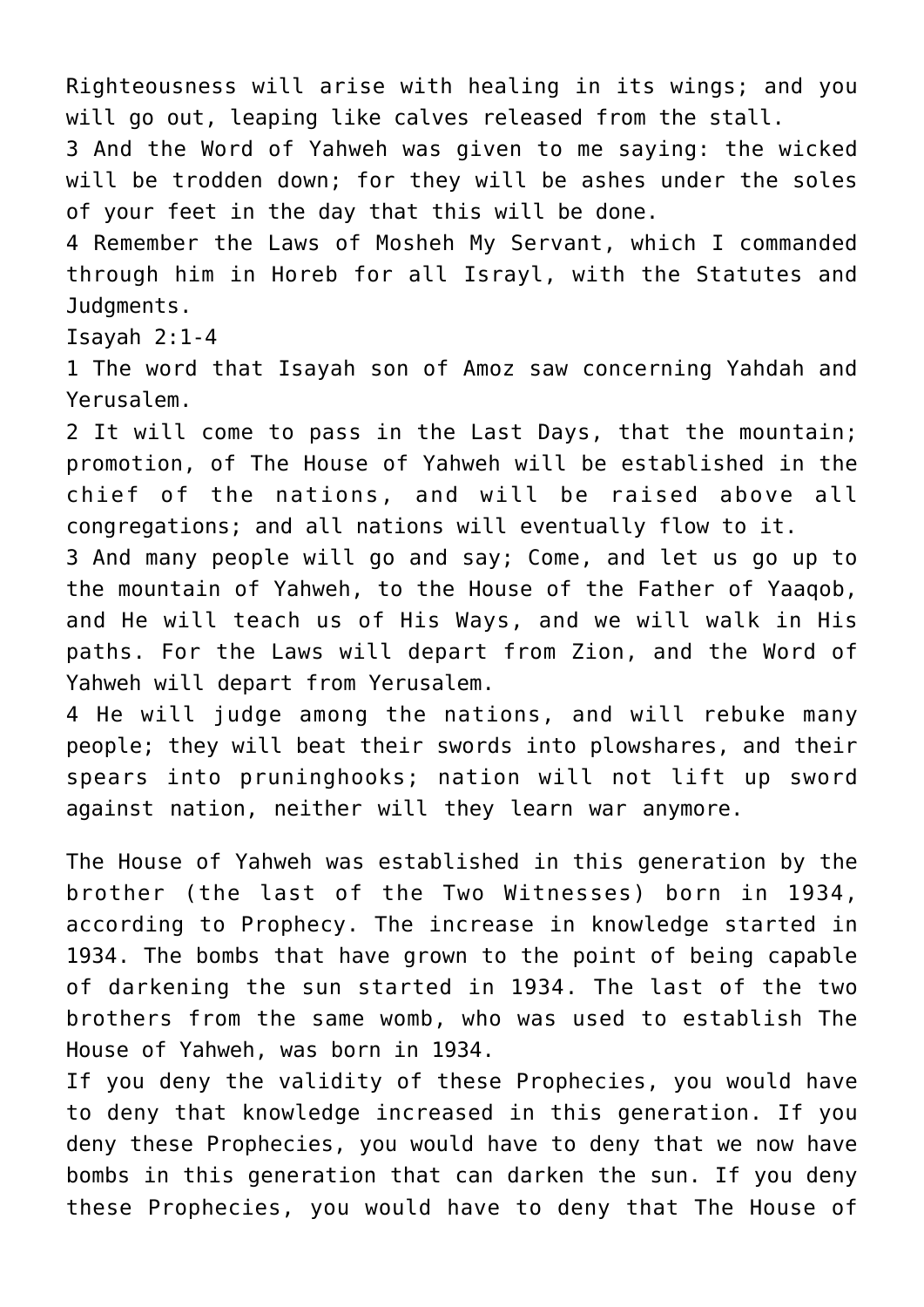Yahweh was legally reestablished in this generation and that this warning is reaching every nation. No person has the power to foretell the future. These fulfilled Prophecies prove that Yahweh's Prophecies are True and Correct. Trusting in them brings repentance, conversion, and Salvation. The unbelieving, on the other hand, face: Revelation 21:8 But the fearful, and unbelieving, and the abominable, and murderers, and whoremongers, and sorcerers, and worshipers of Gods (elohim), and all liars, will have their part in the lake which burns with fire and brimstone—which is the second death.

The Nuclear Bombs

I wrote two books in the 1970s, entitled The Mark of the Beast. The first volume was published in 1976 and the second volume was published shortly thereafter. In these books, I proved from Scripture the nuclear bomb, the colors of the mushroom cloud, the fallout, where the wars would start and end, the Power that would keep the few alive who survive the nuclear wars coming in this generation, and much, much more. You really need these books to help you understand what lies ahead, and you need to hurry.

This generation started in 1934. It is near its end with the Message that Yahweh, alone, is sending through His House. Mattithyah 24:14

And this Joyous Message of the Kingdom of Yahweh shall be preached in all the world from The House of Yahweh at Abel by the Witness Yisrayl; for Yahweh will be with him. He will preach this Message to all nations; and then The End will come.

Isayah 24:1-6

1 Before Yahweh's very Eyes, the earth is made empty and it is made waste; the face of it is perverted and its inhabitants scattered abroad;

2 And it will be: as with the people, so with the priest; as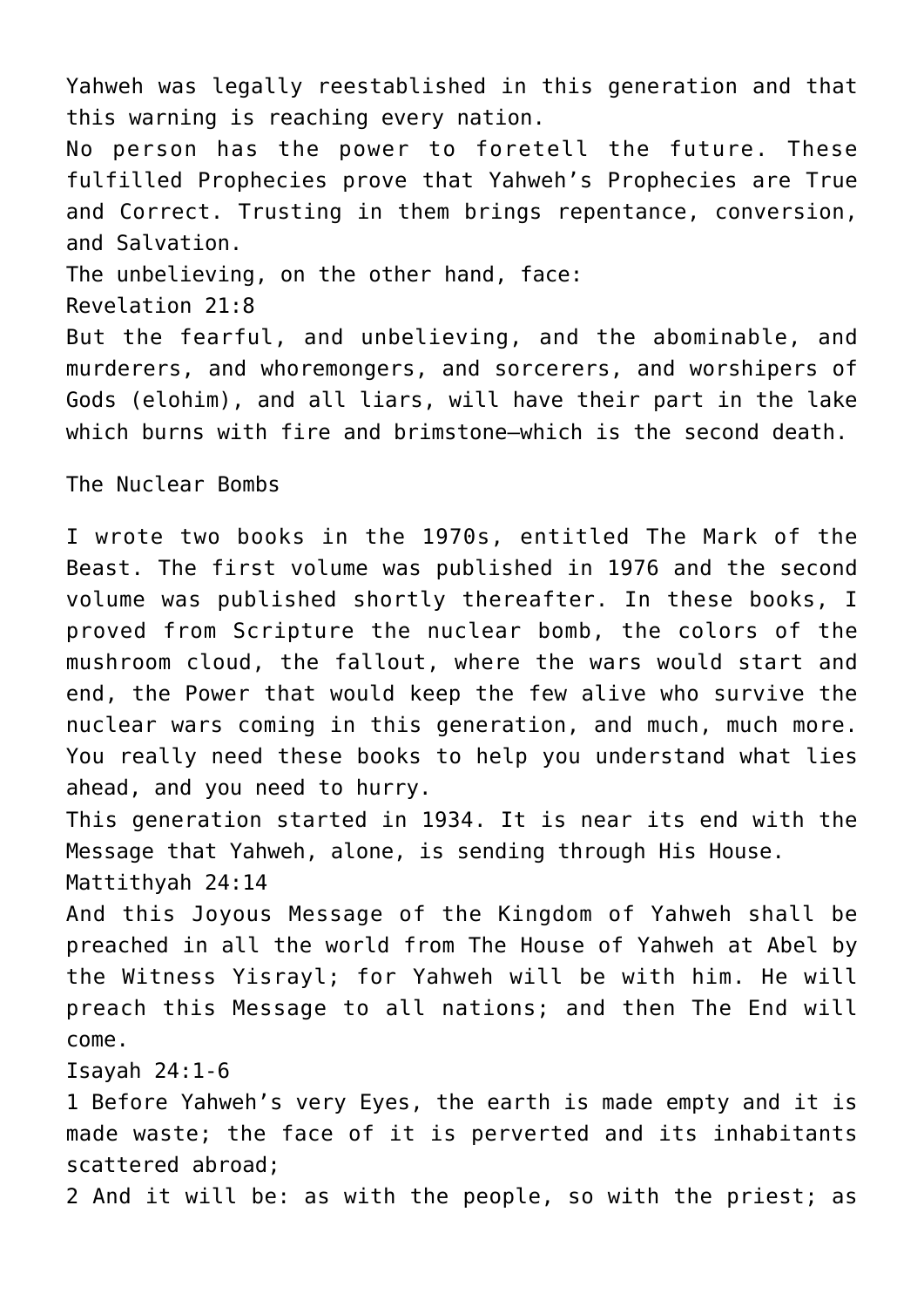with the servant, so with his owner; as with the maid, so with her mistress; as with the buyer, so with the seller; as with the lender, so with the borrower; as with him who takes usury, so with him who gives usury to him:

3 The land will be utterly emptied and utterly plundered, for it has come to pass that this Judgment has been pronounced.

4 The earth mourns and fades away, the world mourns and fades away, and the haughty people of the earth languish.

5 The earth also is defiled under the inhabitants of it, because they have transgressed the Laws, changed the Ordinance, and broken the Everlasting Covenant.

6 Because of this, the curse has devoured the earth, and they who dwell therein are desolate; therefore, the inhabitants of the earth are burned, and few men left.

Malakyah 4:1-5

1 For the Word of Yahweh was given to me, saying: Behold, the day comes that will burn like an oven; and all the proud, yes, and all who do wickedly, will be stubble—the day that comes will burn them up, and it will leave them neither root nor branch.

2 But for you who reverence My Name, the Light of Righteousness will arise with healing in its wings; and you will go out, leaping like calves released from the stall.

3 And the Word of Yahweh was given to me saying: the wicked will be trodden down; for they will be ashes under the soles of your feet in the day that this will be done.

4 Remember the Laws of Mosheh My Servant, which I commanded through him in Horeb for all Israyl, with the Statutes and Judgments.

5 Behold, I will send Yliyah: the Laws and the Prophets, which is the Strength of Yahweh, before the coming of the Great and Wonderful Day of Yahweh.

Because of the way in which verse 5 was written, many people down through the centuries have erroneously believed that Malakyah was speaking about Yahweh's Servant and Prophet, whose name was Yliyah (I Kings, Chapters 17-21). The word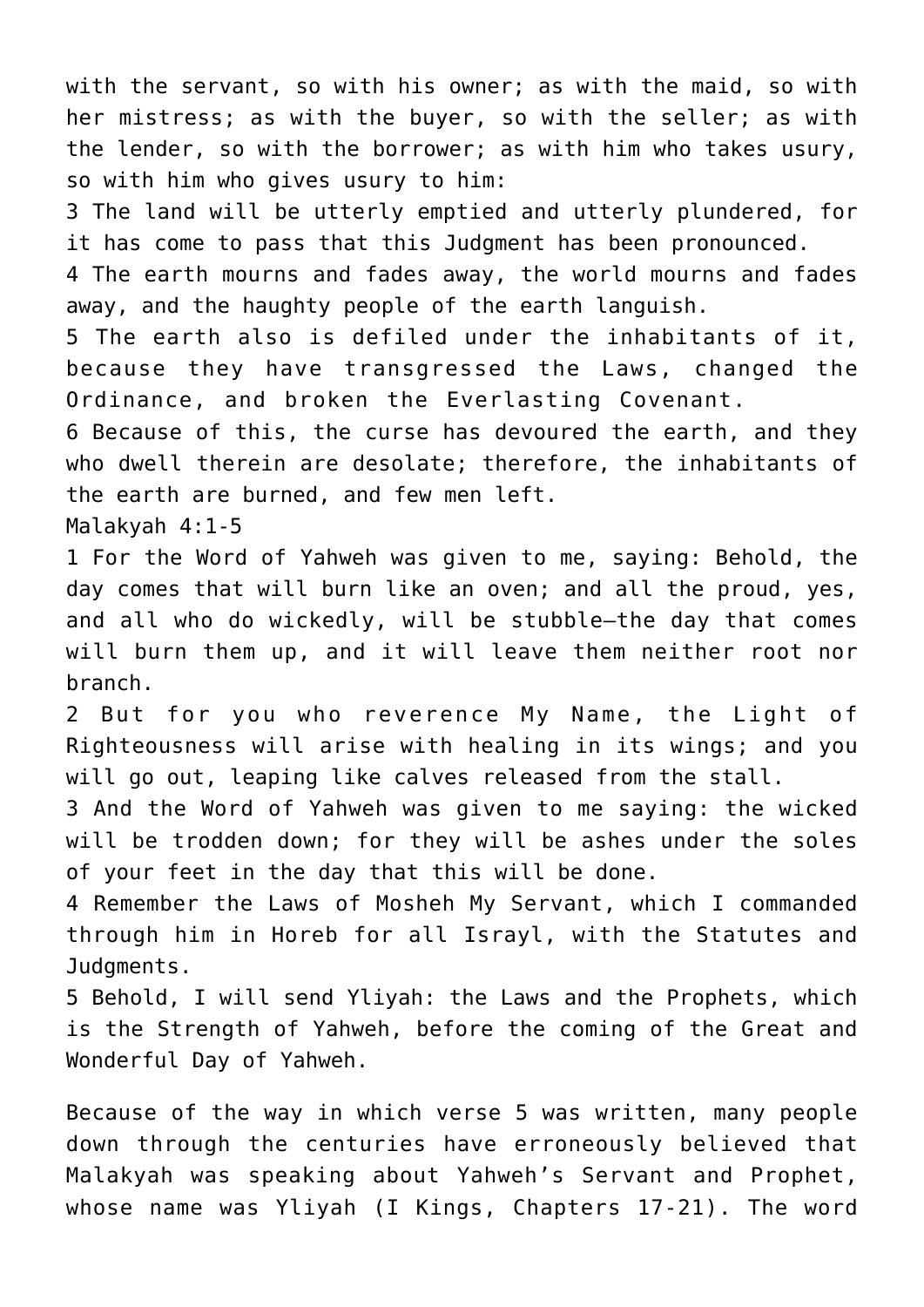Yliyah means the Strength of Yahweh. Yahweh's Laws and the Prophets are the Righteous Strength of Yahweh. Romans 1:16 For I am not ashamed of the Message, for it is the Strength of Yahweh unto Life Everlasting for everyone who believes: to the Yahdai first, and also to the Greek. Proverbs 10:29 The Way of Yahweh is strength to the upright, but destruction will come upon the workers of iniquity. Yahweh's Laws show His Righteousness and Ruling Authority; and all of His Prophets proclaimed His Laws. Yahshua Messiah proclaimed the Laws and the Prophets to be the Yliyah (the Strength of Yahweh) which was to come, as He said in: Mattithyah 11:13-14 13 For all the Prophets and the Laws prophesied until Yahchanan. 14 And if you are willing to accept it, this is the Strength of Yahweh; Yliyah, which was to come. The Prophet Malakyah was inspired to write that just before the Great Day of Yahweh would come, Yahweh would establish a Work to bring one Last Warning to this world. This Work of

Yahweh is to proclaim Yahweh's Laws and Yahweh's Prophets, thereby turning the remnant of sons and fathers to Yahweh before The End comes (Mattithyah 24:14 and Yahchanan Mark 13:10).

Mattithyah 24:21-22

21 For then will be Great Tribulation, such as has not come to pass since the beginning of the world to this time—no, nor ever will be.

22 And unless those days were shortened, there would no flesh be saved; but for the Elect's sake, those days will be shortened.

The Elect?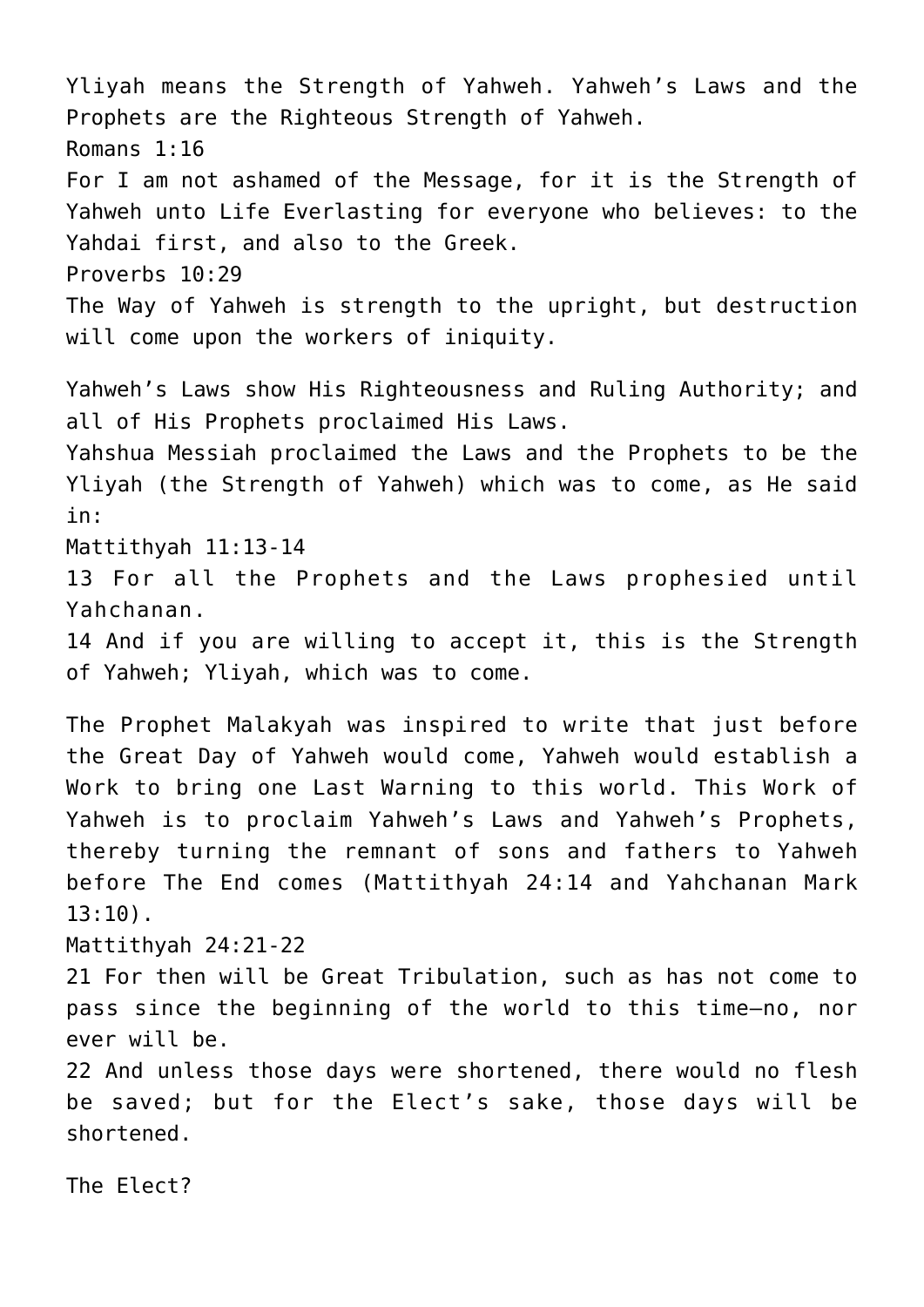The Elect of Yahweh are shown in:

I Yahchanan 3:4, 7-8, 10

4 Whoever commits sin, transgresses also the Laws; for sin is the transgression of the Laws.

7 Little children, let no man deceive you; he who practices Righteousness is Righteous, just as He is Righteous.

8 He who commits sin is of the devil, for the devil has sinned from the beginning. For this purpose the Son of Yahweh was manifested; that He might destroy the works of the devil.

10 In this the Children of Yahweh and the children of the devil are manifest. Whoever does not practice Righteousness is not of Yahweh, and he does not love his neighbor!

Those who will not practice Righteousness, which is Yahweh's Laws of Righteousness, will be turned to dust as shown in Malakyah 4:1-3, which you just read. How does Yahweh know who are His and who belong to Satan?

I Yahchanan 3:4, 7-8, 10

4 Whoever commits sin, transgresses also the Laws; for sin is the transgression of the Laws.

7 Little children, let no man deceive you; he who practices Righteousness is Righteous, just as He is Righteous.

8 He who commits sin is of the devil, for the devil has sinned from the beginning. For this purpose the Son of Yahweh was manifested; that He might destroy the works of the devil.

10 In this the Children of Yahweh and the children of the devil are manifest. Whoever does not practice Righteousness is not of Yahweh, and he does not love his neighbor!

Romans 6:16

Do you not know that to whom you yield yourselves as servants to obey, his servants you are whom you obey—whether of sin, which leads to death, or of obedience, which leads to Righteousness?

II Timayah 2:19

Nevertheless, the Foundation of Yahweh stands sure, having this seal: Yahweh knows those who are His, because everyone who reverences the Name of Yahweh departs from iniquity.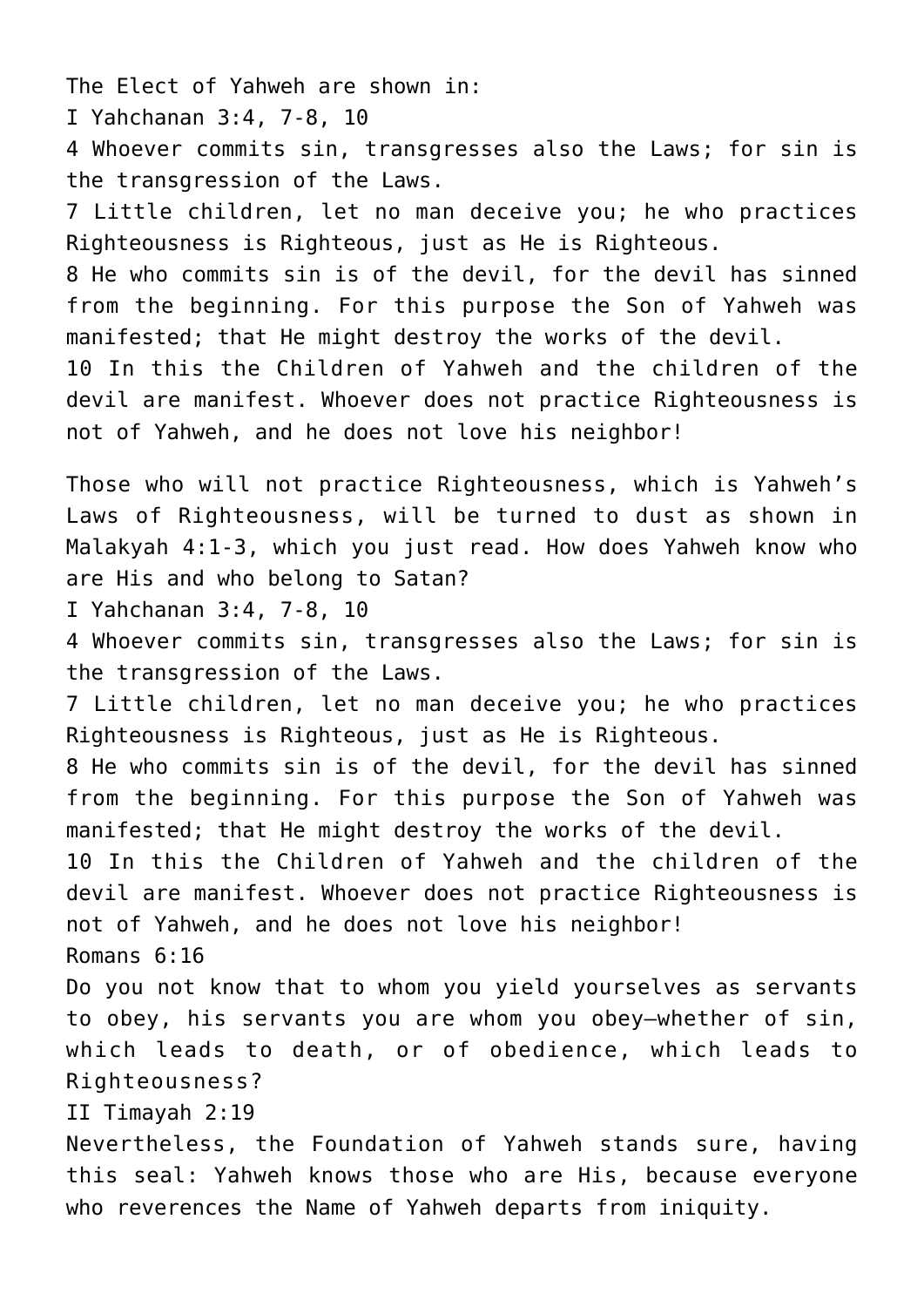Revelation 22:12-15 12 And behold, I come quickly, and My Reward is with Me, to give every man according as his work will be. 13 I am the First and the Last, the Beginning and the End. 14 Blessed are those who keep His Laws, that they may have right to the Tree of Life, and may enter in through the gates into the City. 15 For outside are dogs, and sorcerers, and whoremongers, and murderers, and worshipers of Gods (elohim) and everyone who professes to love, yet practices breaking the Laws. Notice: Revelation 22:16-17 16 I, Yahshua, have sent My Messenger to testify to you these things in the congregations of The House of Yahweh. I am the Root and the Offspring of David, and the Bright and Morning Star. 17 And the Spirit and the brides, say: Come! And let him who hears, say: Come! And let him who is thirsty come. And whoever will, let him take the water of life freely. Yahshua's Messenger is giving to you this Message now. It was published in 1976. It's airing live and going out in print to all nations at this time. Mattithyah 24:14 And this Joyous Message of the Kingdom of Yahweh shall be preached in all the world from The House of Yahweh at Abel by the Witness Yisrayl; for Yahweh will be with him. He will preach this Message to all nations; and then The End will come. These wars will end in this generation with four-fifths of the earth's population being destroyed. Who is the Agency in the Lead? The City of Seven Hills; The

These wars did not just happen because a group of people got

Leader of the Kings of the Earth—This City Will Be Burned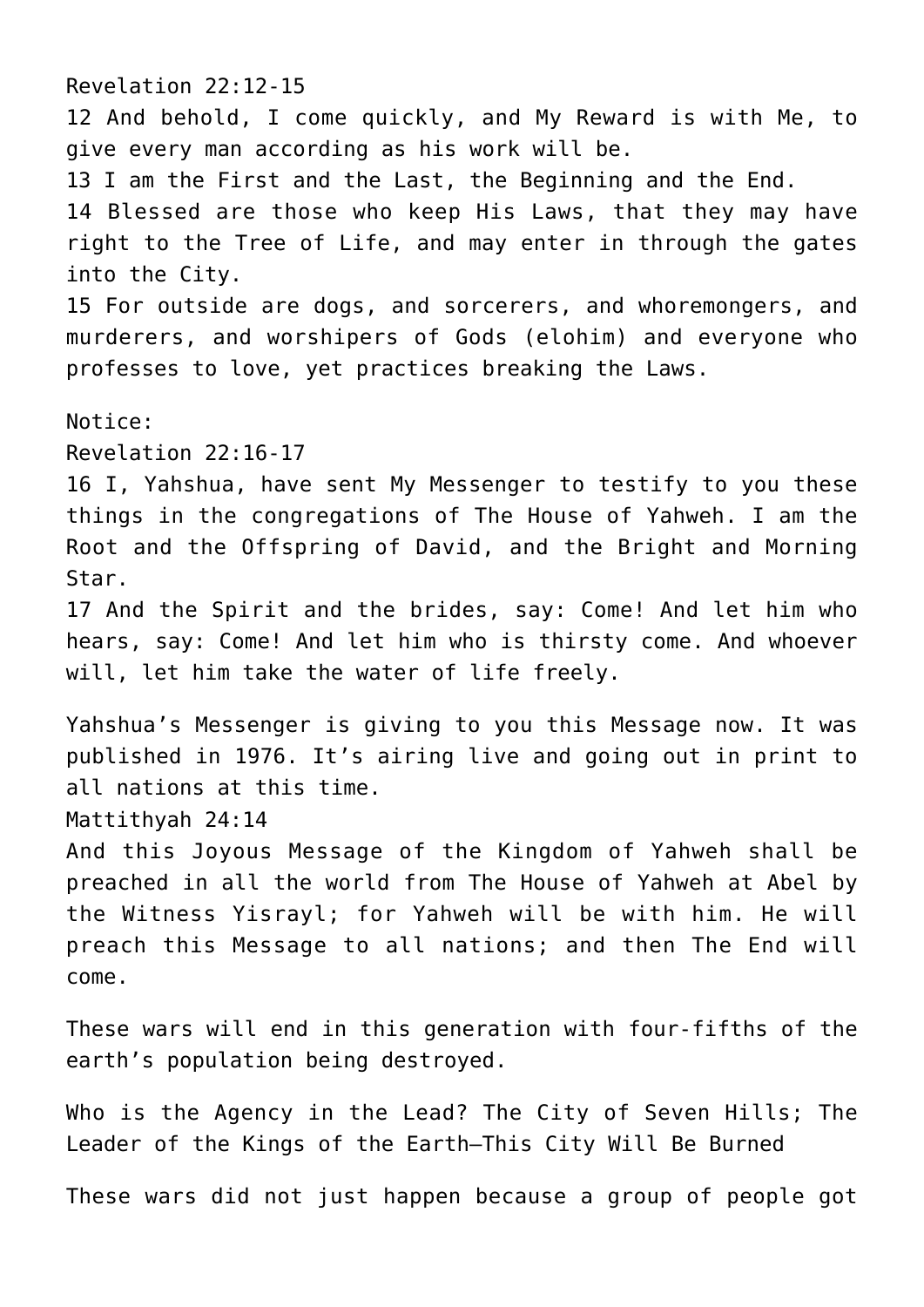angry and decided to start killing people. These wars were well-planned. There is an agent shown in your Bible that is the leader of the kings of the earth, and shown to be leading the kings into war in this generation for the purpose of destroying the earth and mankind.

The agent and its agency hope to survive after their huge depopulation plan is accomplished. Yes, she is fully identified in:

Revelation 17:1-18

1 And there came one of the seven malakim who had the seven bowls, and talked with me, saying to me: Come, I will show you the sentence of the great whore that sits upon many waters,

2 With whom the kings of the earth have committed fornication; practiced idolatry: godworship (the worship of elohim), and the inhabitants of the earth have been made drunk with the wine of her fornication.

3 So he carried me away in the Spirit into the midst of Godworshipers (worshipers of Elohim); and I saw a woman sitting on a scarlet colored beast, full of names of blasphemy, having seven heads and ten horns.

4 And the woman was arrayed in purple and scarlet color, and decked with gold, and precious stones, and pearls, having a golden cup in her hand full of abominations and filthiness of her fornication.

5 And upon her head was a name written: Mystery Babylon the great, the mother of the harlots and of the abominations of the earth.

6 And I saw the woman drunk with the blood of the Saints, and with the blood of the martyrs of Yahshua. And when I saw her, I wondered with great astonishment.

7 And the malak said to me: Why are you astonished? I will tell you the mystery of the woman, and of the beast that carries her, which has the seven heads and ten horns.

8 The beast that you saw was, and is not, and will ascend out of the bottomless pit, and go into perdition. And those who dwell on the earth will wonder—whose names were not written in The Book of Life from the foundation of the world—when they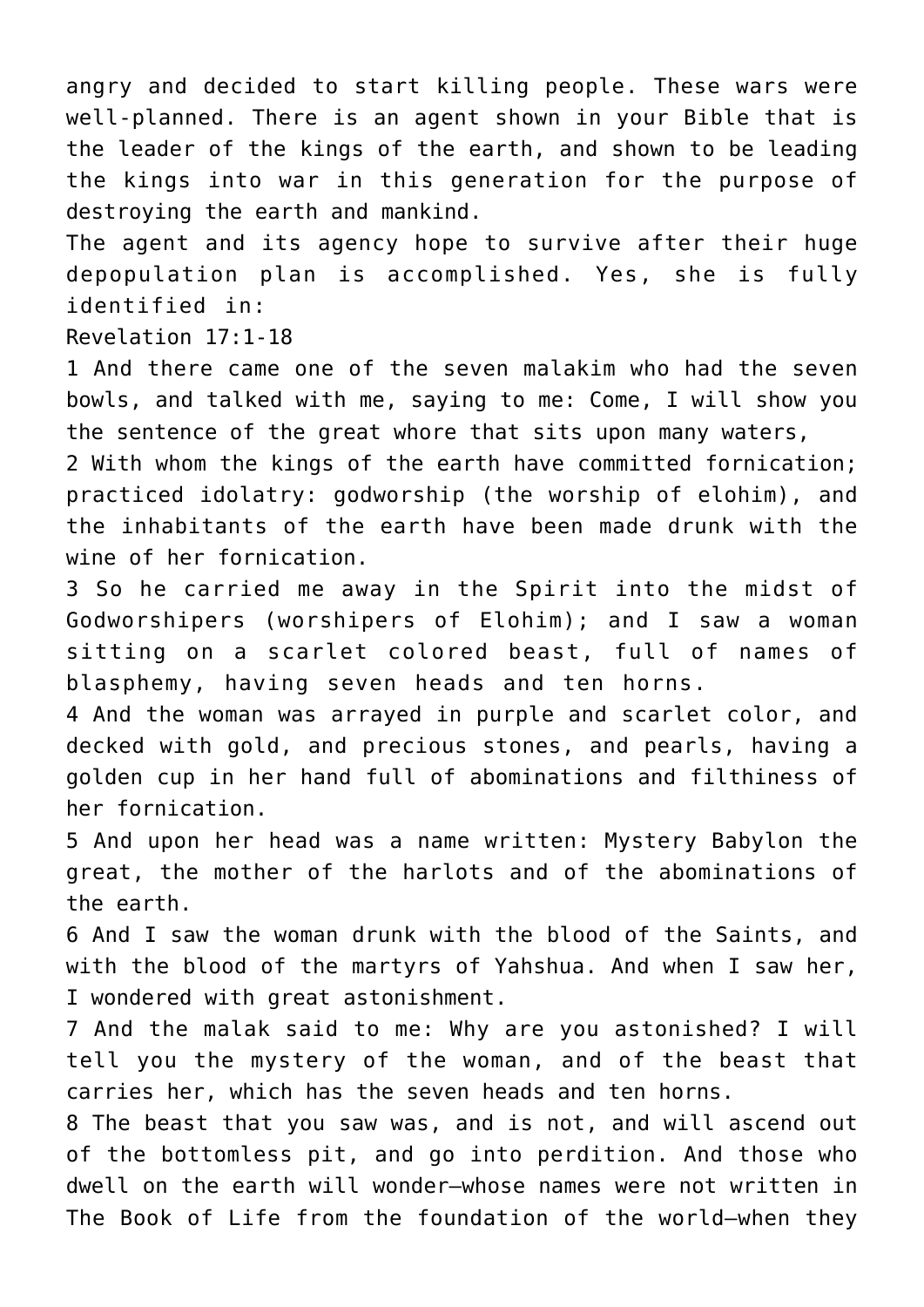see the beast that was, and is not, and yet is.

9 And here is the mind which has wisdom: The seven heads are seven mountains on which the woman sits.

10 And there are seven kings: Five have fallen, and one is, and the other has not yet come; and when he comes, he must continue a short time.

11 And the beast that was, and is not, indeed he is the eighth, and is of the seven, and is going into perdition.

12 And the ten horns which you saw are ten kings, which as yet have not received a kingdom; but receive authority as kings one hour with the beast.

13 These have one purpose and they give their power and authority to the beast.

14 These will make war with the Lamb, but the Lamb will overcome them; for He is the Ruler of rulers and King of kings; and those who are with Him are called, and chosen, and faithful.

15 And he said to me: The waters which you saw, where the whore sits, are peoples, and multitudes, and nations, and languages.

16 And the ten horns which you saw upon the beast, these will hate the whore, and will make her desolate and naked, and will eat her flesh, and burn her with fire.

17 But the Gods have put in their hearts to perform their will; and to agree, and give their kingdom to the beast, until the words; prophecies, of Yahweh will be fulfilled.

18 And the woman whom you saw, is that great city which reigns over the kings of the earth.

Carefully read everything about this religious system. It may just surprise you to know that it teaches against the Name Yahweh and His Laws. According to your Bible, this system belongs to Satan. (I Yahchanan 3:4, 7-8, 10 and Romans 6:16) It is led by Satan to bring the nations to self-destruction through nuclear wars in this generation.

Revelation 17:3 shows it has seven heads. Verse 7 shows the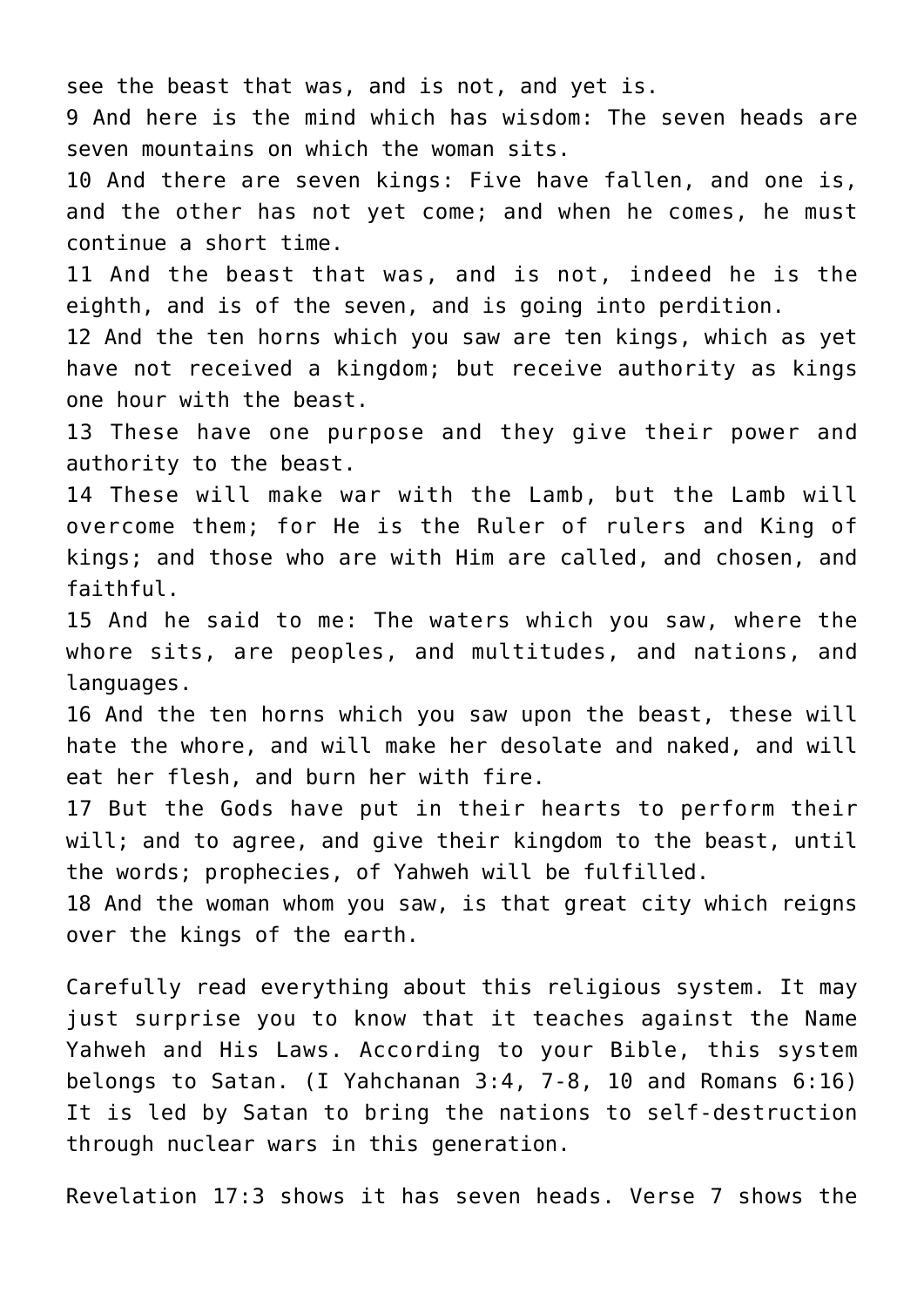identity of this religious system that serves Satan, not Yahweh. Verse 9 shows what the seven heads mean and the location.

What city sits on seven hills? The Basic Everyday Encyclopedia, page 451, gives us the following information concerning these seven mountains (hills).

Rome…Traditionally founded 753 BC…built on 7 hills…

The Last Two Million Years, by The Reader's Digest Association, Inc., 1981, page 110, confirms the fact that Rome is situated on seven hills, but notice what else this source says about this city.

Rome was founded on seven small hills by the banks of the River Tiber. …it became the centre of the largest empire the world had known, embracing at its peak, 100 million people.

Compton's Pictured Encyclopedia, 1948, Volume 12, page 144, tells us about the city of seven hills.

…the "City of Seven Hills." …the Capitoline, Palatine, Aventine, Quirinal, Viminal, Esquiline, and Caelian hills. …the seat of the papacy, the head of the great Roman Catholic Church.

The word Vatican literally means divining serpent, and is derived from Vatis = Diviner and Can = Serpent. Vatican City and St. Peter's Basilica were built on the ancient pagan site called in Latin vaticanus mons or vaticanus colli, which means hill or mountain of prophecy. (Source: Google search under "Vatican meaning")

You do not have long to obey the following command. Read carefully: Revelation 18:1-8 1 And after these things I saw another malak come down from heaven, having great authority; and the earth was enlightened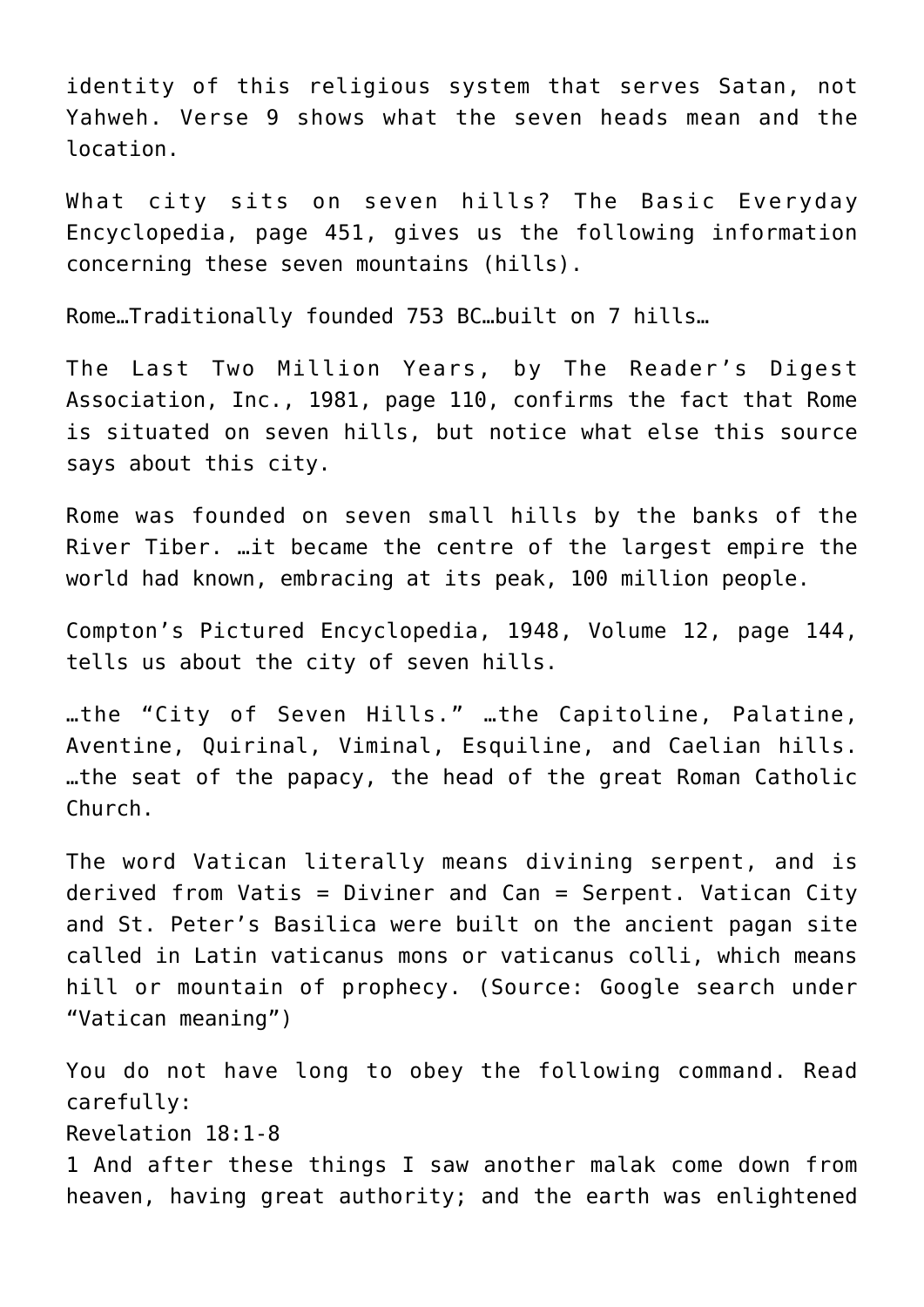with His Glory.

2 And he cried mightily with a strong voice, saying: Babylon the great is fallen, is fallen, and is become the habitation of demons, and the hold of every foul spirit, and a cage of every unclean and hateful bird.

3 For all nations have drunk of the wine of the wrath of her fornication, and the kings of the earth have committed fornication with her, and the merchants of the earth have grown rich through the abundance of her delicacies.

4 And I heard another voice from heaven, saying: Come out of her, My People, so that you do not partake in her sins, and so that you do not receive of her plagues,

5 For her sins have reached unto heaven, and Yahweh has remembered her iniquities!

6 Render to her just as she rendered to you, and repay her double according to her works! In the cup which she has mixed, mix for her double!

7 In the measure that she glorified herself, and lived luxuriously, so in that measure give her torment and sorrow! For she says in her heart: I sit a queen, and am no widow, and will see no sorrow.

8 Therefore, her plagues will come in one day–death, and mourning, and famine; and she will be utterly burned with fire; for strong is Father Yahweh Who judges her.

In verse 8, we see the burning of the great city that judges from the seven hills will be limited to one day. Now notice: Revelation 18:10, 17, 19

10 Standing afar off for the fear of her torment, saying: Alas! Alas! That great city Babylon, that mighty city! For in one hour your judgment has come!

17 For in one hour such great riches came to nothing! And every sea captain, and all the company in ships, the sailors, and all who earn their living from the sea, stood afar off, 19 And they cast dust on their heads, and cried, weeping and wailing, saying: Alas! Alas, that great city, in which all who had ships in the sea were made rich through her wealth! For in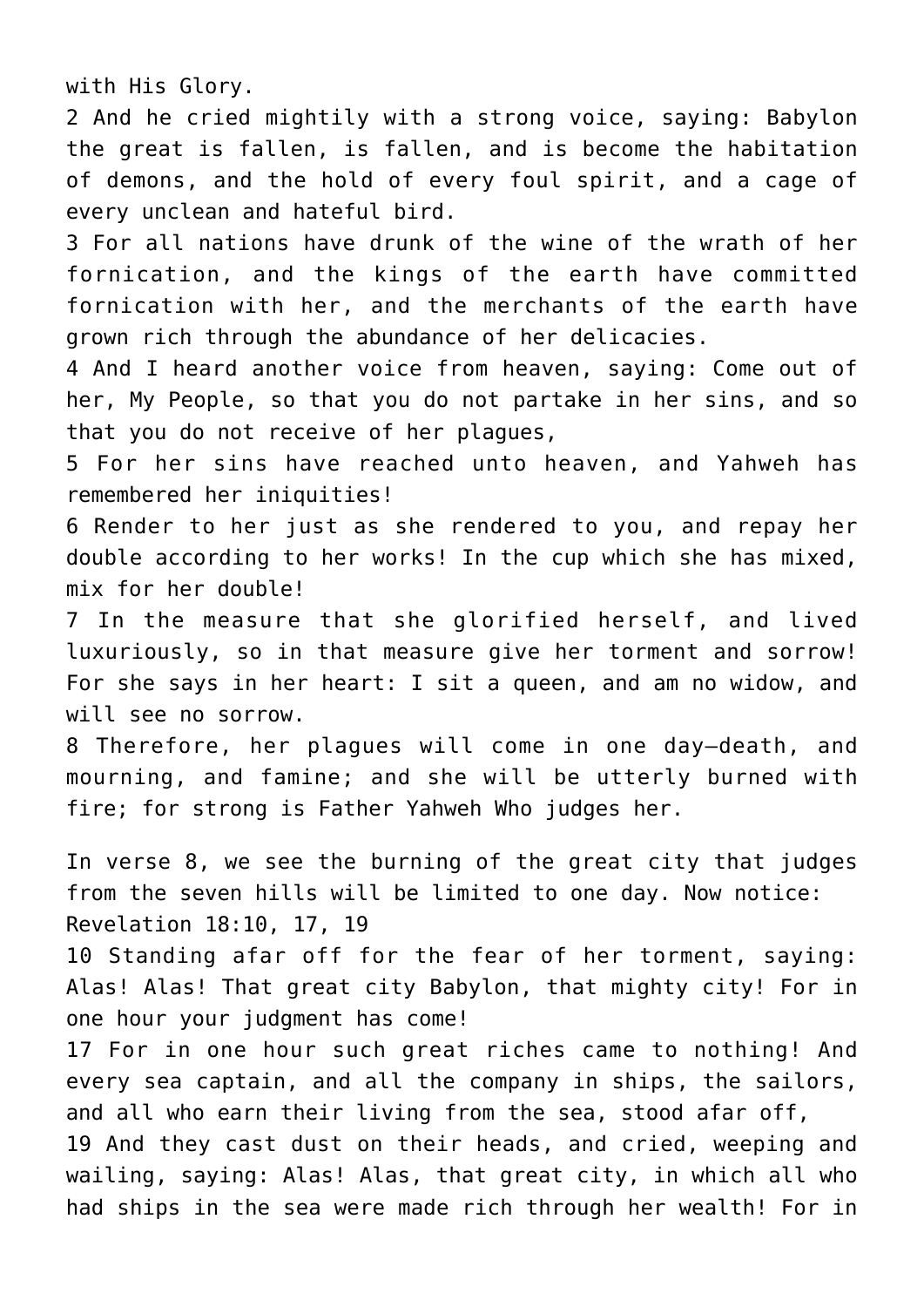one hour she is made desolate.

Do we have weapons in this generation that could actually destroy a city the size of the Vatican in one hour?

One Hour?

In an interview, Dr. Theodore Postol, former advisor to the U.S. Chief of Naval Operations, a professor at MIT, and nuclear technology expert made the following statement: "So the world could be, basically, finished off in anywhere from half hour to an hour…"

Isn't that strange, Yahweh knew and actually inspired it to be written for us in The Book of Yahweh. He then declared to the world through His House how long it will take mankind in this Generation, giving us the exact time, to destroy Rome and the world, for the most part. The Book of Revelation was written around 96 CE, approximately 1919 years ago.

Atomic Armageddon is just 30 minutes away – former US Navy advisor

Published time: 7 Dec, 2015 07:31 Edited time: 7 Dec, 2015 09:50

https://www.rt.com/shows/sophieco/324941-nuclear-co;c-war-us/

Dr. Theodore Postol, former advisor to the U.S. Chief of Naval Operations, a professor at MIT, nuclear technology expert.

The Nuclear End of the World never happened. When the Cold War finally ended, the whole world sighed in relief as the threat of total annihilation seemingly passed. And yet, 25 years later, both the US and Russia once again are pumping up their nuclear arsenal, and the Doomsday Clock shows it's just three minutes before midnight. Is nuclear destruction looming once again over humankind? And, even if no state is actually ready to press the button – could Atomic Armageddon happen by accident? We ask these and many other questions to a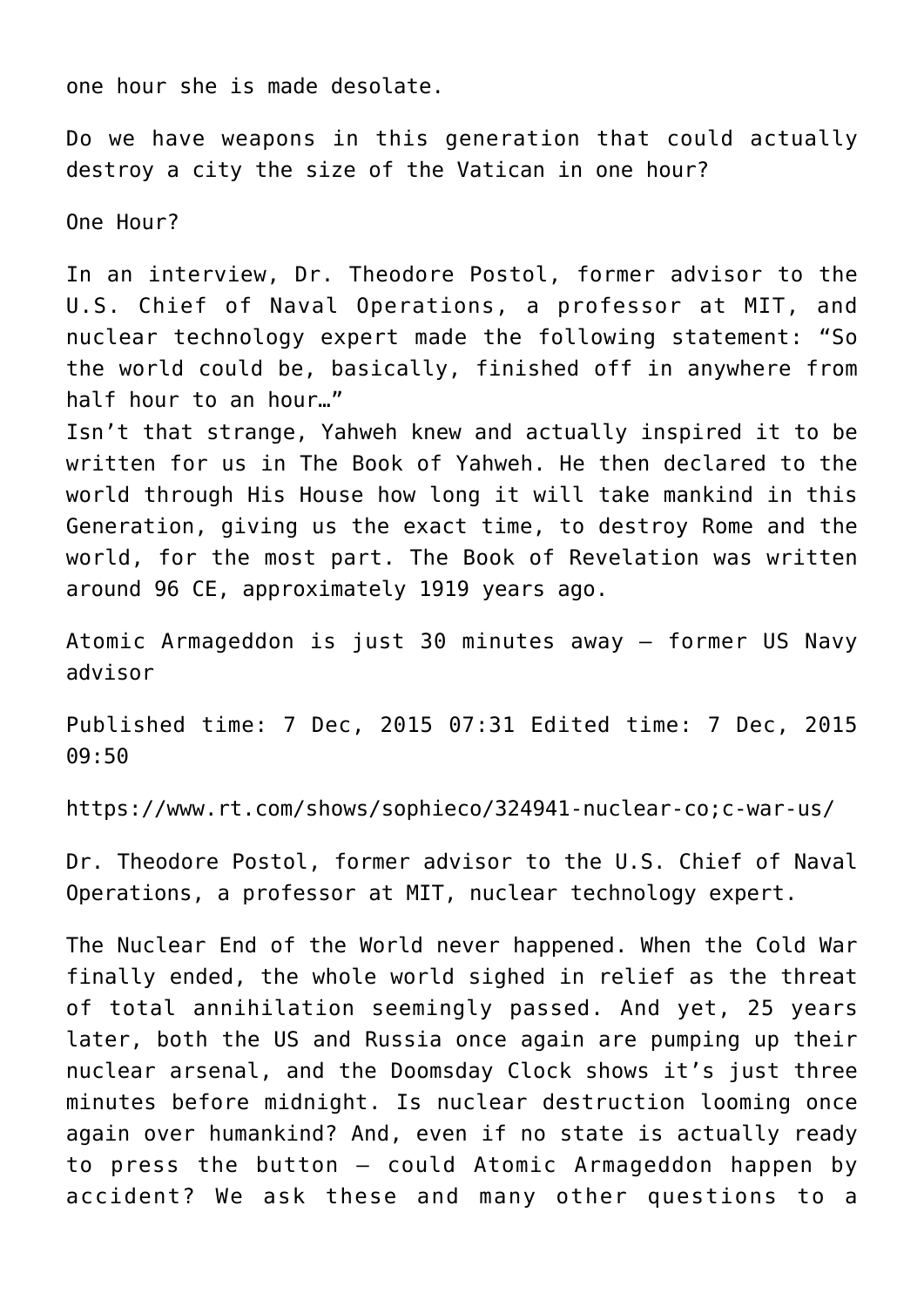specialist on nuclear technology, a professor from MIT and a former adviser to the US Chief of Naval Operations. Dr. Theodore Postol is on Sophie & Co.

Sophie Shevardnadze: Dr. Theodore Postol, former advisor to the U.S. Chief of Naval Operations, a professor at MIT, nuclear technology expert, welcome to the show, it's great to have you with us – so, Ted, President Obama came into the White House calling for "Global Zero" – now, there are plans to spend a trillion dollars on an overall of entire nuclear arsenal. Why is this happening?

Dr. Theodore Postol: I think this is a consequence of the domestic politics. You can never understand the foreign policy of a country without understanding its domestic situation, and in this case, the domestic politics has caused mr. Obama to decide – frankly, I think, incorrectly – that he has to modernize the U.S. arsenal in order to avoid being criticized for not being concerned about the defence of the country.

SS: Do you think nuclear war is possible now? At any scenario, do you see that?

Dr. TP: I do think we are in danger. I think the current political confrontation between Russia and the West and, particularly, the U.S. is potentially dangerous too. …I think the danger does exist…

Dr. TP: I think, anybody who is rational and understand pretty much, in a dim way, the consequences of nuclear weapons, would not rationally use nuclear weapons. The problem is that if you have a crisis situation when one or both sides have no understanding of what is actually happening on the other side, and people are exhausted because it was going on over time, and somebody makes a bad decision with incomplete information, which is almost certainly what happens in the real world – information is never complete – you could have a massive use of nuclear weapons, and that, of course, would end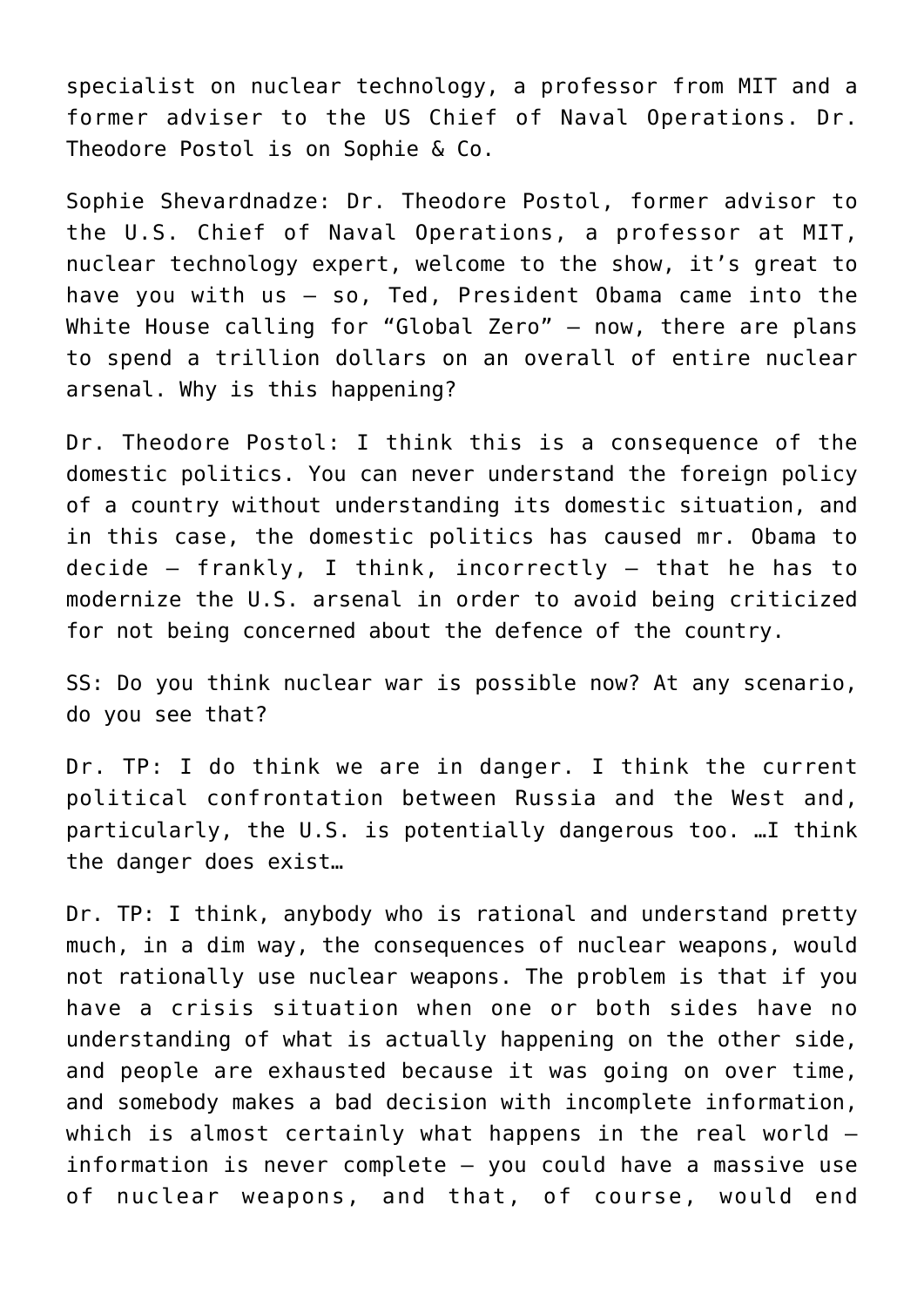civilization as we know it and might, although we can't be sure, but might actually end human life on the planet. SS: You know, you've mentioned earlier that the nuclear war as it is, is unlikely, but there's always a threat of an accident. And I've spoken to many political leaders, newsmakers like Noam Chomsky, Mikhail Gorbachev, and they also agree that the nuclear war is something nobody's willing to risk right now, but there is a danger of an accident involving nuclear weapons. What kind of accident can occur?

Dr. TP: …there's a concrete situation where an accident that really, must be looked at as benign, given the circumstance under which it occurred, could have been fatal under different circumstances. Now, the likelihood of something like that happening is low, because you need this accident to occur at the time of extreme crisis and you need the overlap, but the consequences, of course, would be horrendous.

SS: How long does it take for a nuclear missile to reach its target?

Dr.TP: The ballistic missile could be fired, basically, within 50 or 60 seconds, more or less, after alert being given to the operators. The warning could take minutes to occur – that is, the Russian government or the American government, could believe that an attack is underway, they could access the situation, and then, collect information and then make a decision whether or not to launch. That could take 10 or 15 minutes.

In the case of actually launching a rocket, that would take 40-60 seconds, more or less, depending on procedures – which are easily changed. The rocket will then ignite, it would fly out of its silo or its launch hall in the submarine, it would typically undergo powered flight for about… between 150 and 300 seconds, depending on whether or not the rocket is what's called a "solid-propellant" or "liquid propellant", so in one case 5 minutes, in other cause, maybe, 2,5 minutes – and then it would release warheads. The warheads would float in the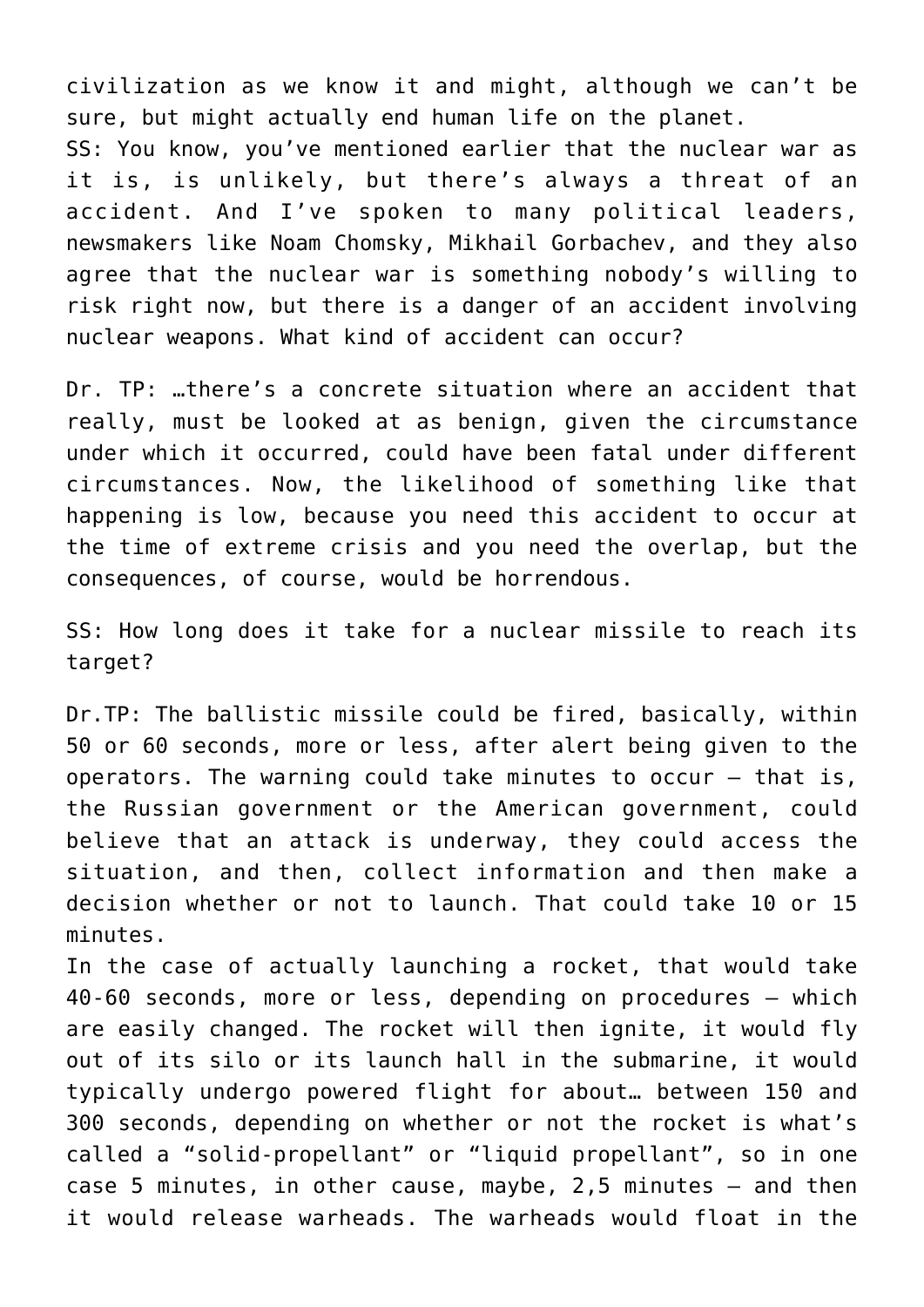near vacuum of space under the influence of gravity and momentum, and in about 20-28 minutes would arrive at their targets, re-enter the atmosphere and explode. So the world could be, basically, finished off in anywhere from half hour to an hour…

If this is not from Yahweh, Himself, how would anyone living in 96 CE know that the seven hills of Rome would be leading the people, multitudes, nations, and languages in this present, prophesied generation? This sentence was also prophesied by Yahweh's Prophet Isayah in 712 BCE and was pronounced and written in The Book of Yahweh and made known to Yahweh's House only in this present generation, described so clearly by Yahweh's Prophets.

Isayah 24:1-6, 19-20, 23

1 Before Yahweh's very Eyes, the earth is made empty and it is made waste; the face of it is perverted and its inhabitants scattered abroad;

2 And it will be: as with the people, so with the priest; as with the servant, so with his owner; as with the maid, so with her mistress; as with the buyer, so with the seller; as with the lender, so with the borrower; as with him who takes usury, so with him who gives usury to him:

3 The land will be utterly emptied and utterly plundered, for it has come to pass that this Judgment has been pronounced.

4 The earth mourns and fades away, the world mourns and fades away, and the haughty people of the earth languish.

5 The earth also is defiled under the inhabitants of it, because they have transgressed the Laws, changed the Ordinance, and broken the Everlasting Covenant.

6 Because of this, the curse has devoured the earth, and they who dwell therein are desolate; therefore, the inhabitants of the earth are burned, and few men left.

19 The earth is utterly broken down, the earth is dissolved clean, the earth is shaken exceedingly.

20 The earth will reel to and fro like a drunkard, and will sway like a hut. The transgression in it will be heavy upon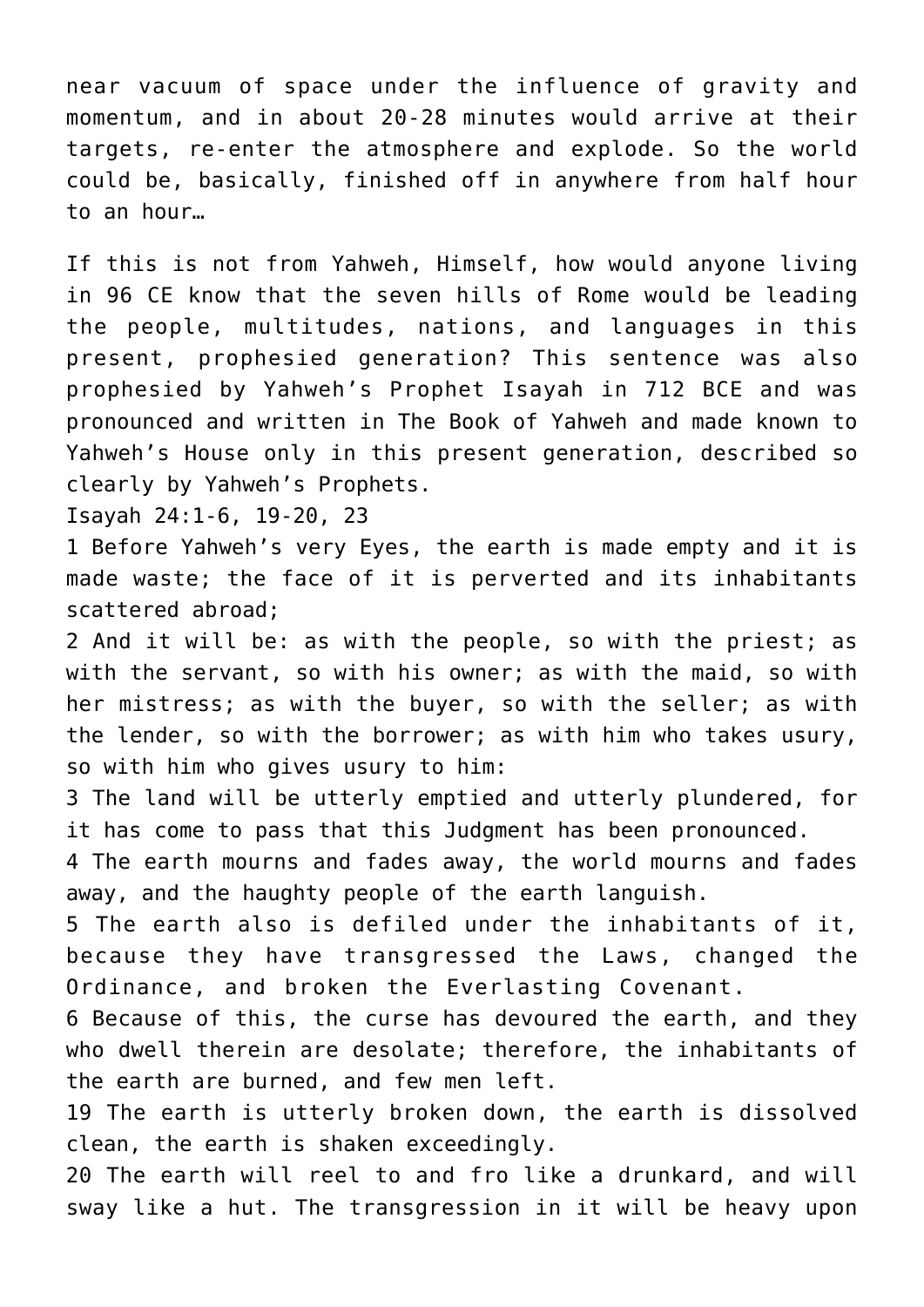it; it will fall, and not rise again.

23 Then the moon will be confounded, and the sun ashamed, when Yahweh our Father will gloriously reign through those who think to keep all His Laws, and through the Priest who teaches peace, and through the teaching of His Priests.

Continuing from article:

Dr. TP: …if you have a massive exchange, most nuclear warheads would be delivered in a very short time, probably within half hour or an hour interval.

Did you notice the words "very short time"? Now read Revelation 1:1 where you will see the very similar words. Revelation 1:1 The Revelation of Yahshua Messiah, which Yahweh gave to Him, to show His Servants things which must shortly come to pass; and He sent and signified it through His Malak to His Servant Yahchanan:

Back to the article:

SS: Now, the bombs that Russia and the U.S. have in their arsenal right now – they are 100 times more powerful than the ones that were used in Hiroshima and Nagasaki. How devastating would be the aftermath of the nuclear explosion be today?

Dr. TP: They are more than 100 times more powerful. Typical warhead from a Russian missile like what we call the SS-18, the one of these warheads – this rocket can carry up to 10 warheads – one of these warheads, detonated over New York city, for example – one! – would essentially destroy all of Manhattan, most of Staten Island, probably all of it, basically. Large parts of New Jersey to the west. basically, the borough of Brooklyn and most of Queens and the Bronx out to a range range of, maybe, anywhere from, I'd say, 10 kilometers range from the central area where it exploded. If you had a similar warhead from the U.S. over Moscow, it would destroy, again, most of the city. It would, again, destroy a